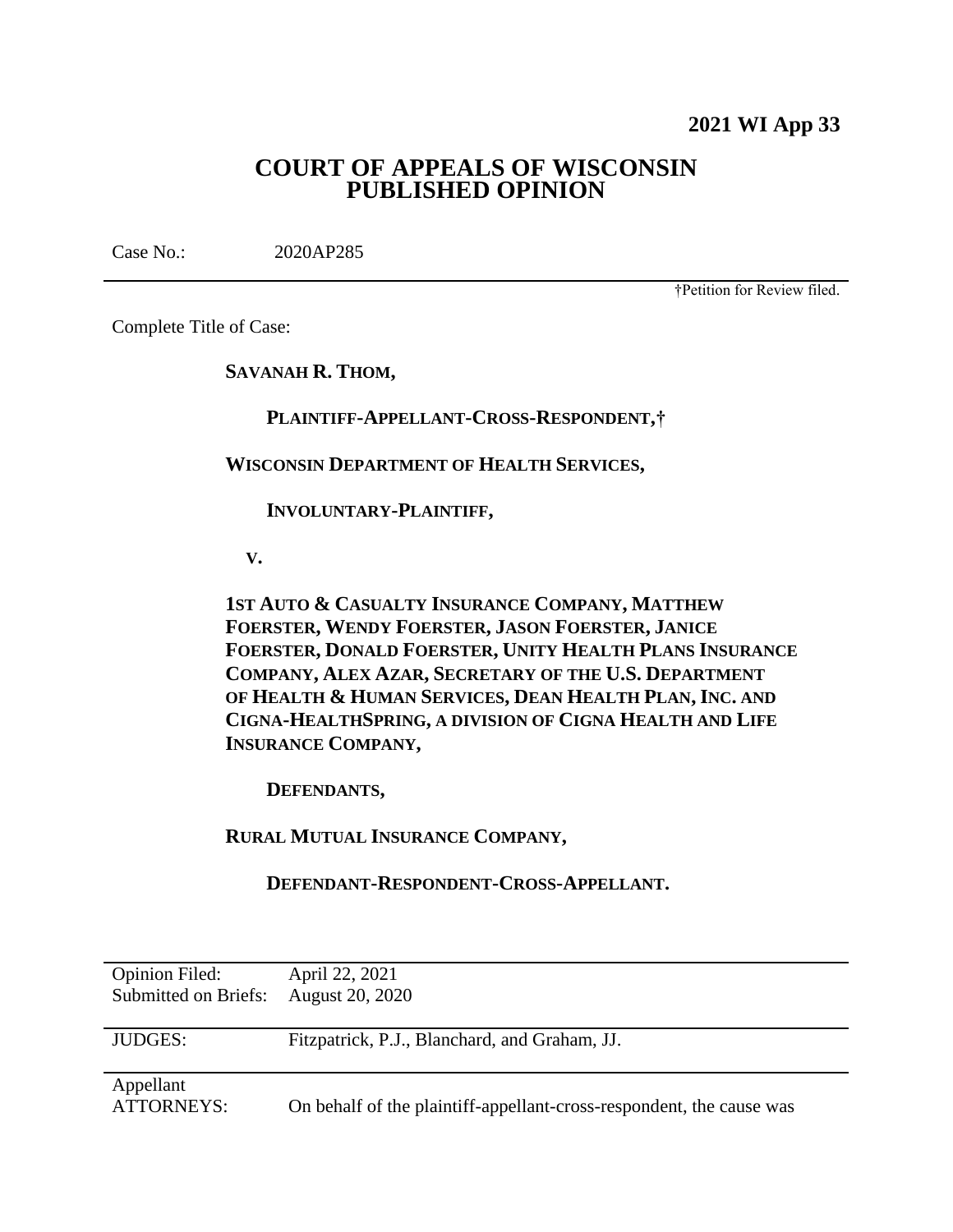submitted on the briefs of *Jesse B. Blocher* and *Robert L. Jaskulski* of *Habush Habush & Rottier S.C.*, Waukesha.

Respondent

ATTORNEYS: On behalf of the defendant-respondent-cross-appellant, the cause was submitted on the briefs of *Christine M. Rice* and *Nicole R. Radler* of *Simpson & Deardorff, S.C.,* Milwaukee.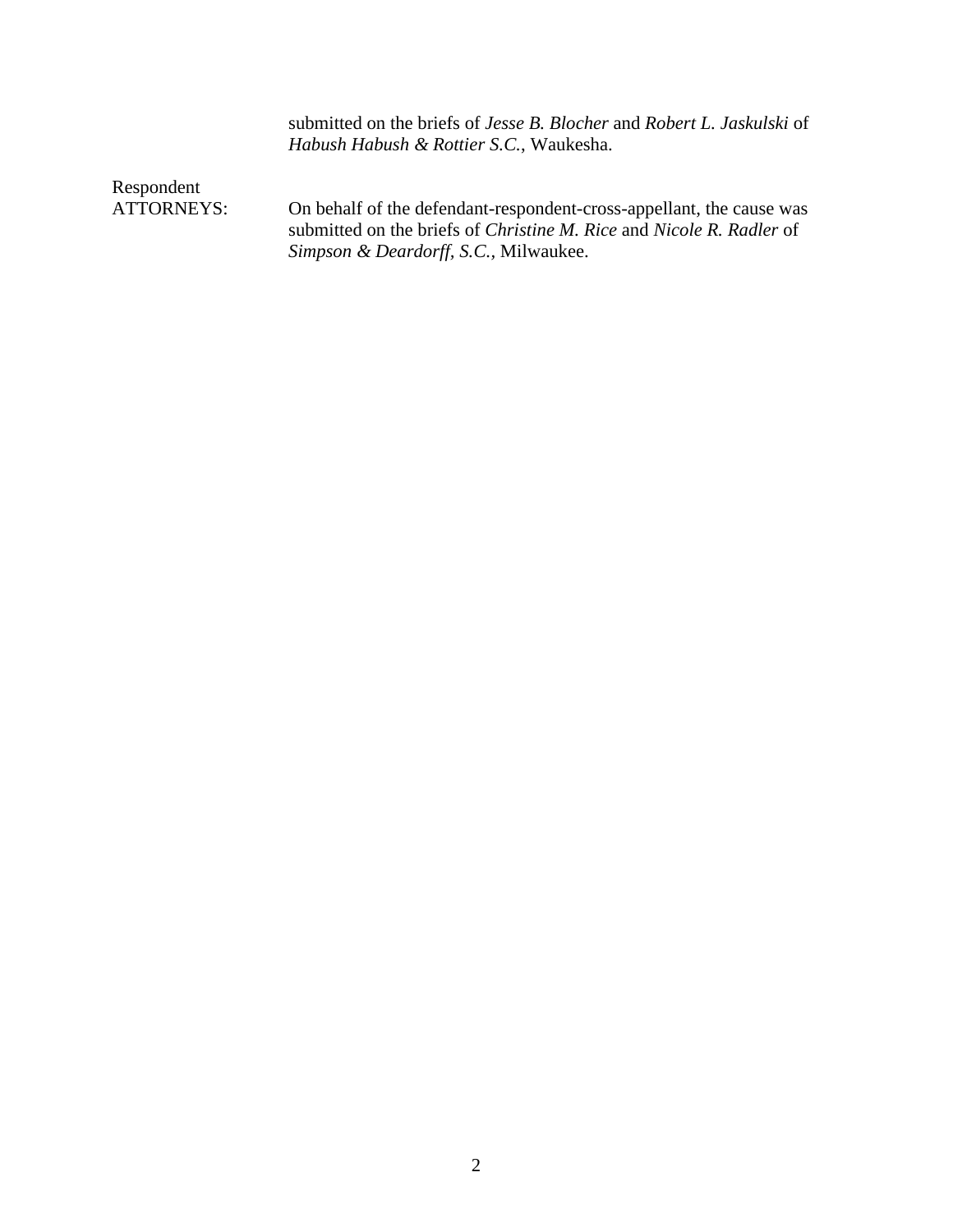# **2021 WI App 33**

# **COURT OF APPEALS DECISION DATED AND FILED**

# **April 22, 2021**

**Sheila T. Reiff Clerk of Court of Appeals**

#### **NOTICE**

**This opinion is subject to further editing. If published, the official version will appear in the bound volume of the Official Reports.** 

**A party may file with the Supreme Court a petition to review an adverse decision by the Court of Appeals.** *See* **WIS. STAT. § 808.10 and RULE 809.62.** 

**Appeal No. 2020AP285 Cir. Ct. No. 2017CV28**

# **STATE OF WISCONSIN IN COURT OF APPEALS**

#### **SAVANAH R. THOM,**

#### **PLAINTIFF-APPELLANT-CROSS-RESPONDENT,**

**WISCONSIN DEPARTMENT OF HEALTH SERVICES,**

 **INVOLUNTARY-PLAINTIFF,**

 **V.**

**1ST AUTO & CASUALTY INSURANCE COMPANY, MATTHEW FOERSTER, WENDY FOERSTER, JASON FOERSTER, JANICE FOERSTER, DONALD FOERSTER, UNITY HEALTH PLANS INSURANCE COMPANY, ALEX AZAR SECRETARY OF THE U.S. DEPARTMENT OF HEALTH & HUMAN SERVICES, DEAN HEALTH PLAN, INC., AND CIGNA-HEALTHSPRING, A DIVISION OF CIGNA HEALTH AND LIFE INSURANCE COMPANY,**

 **DEFENDANTS.**

**RURAL MUTUAL INSURANCE COMPANY,**

 **DEFENDANT-RESPONDENT-CROSS-APPELLANT,**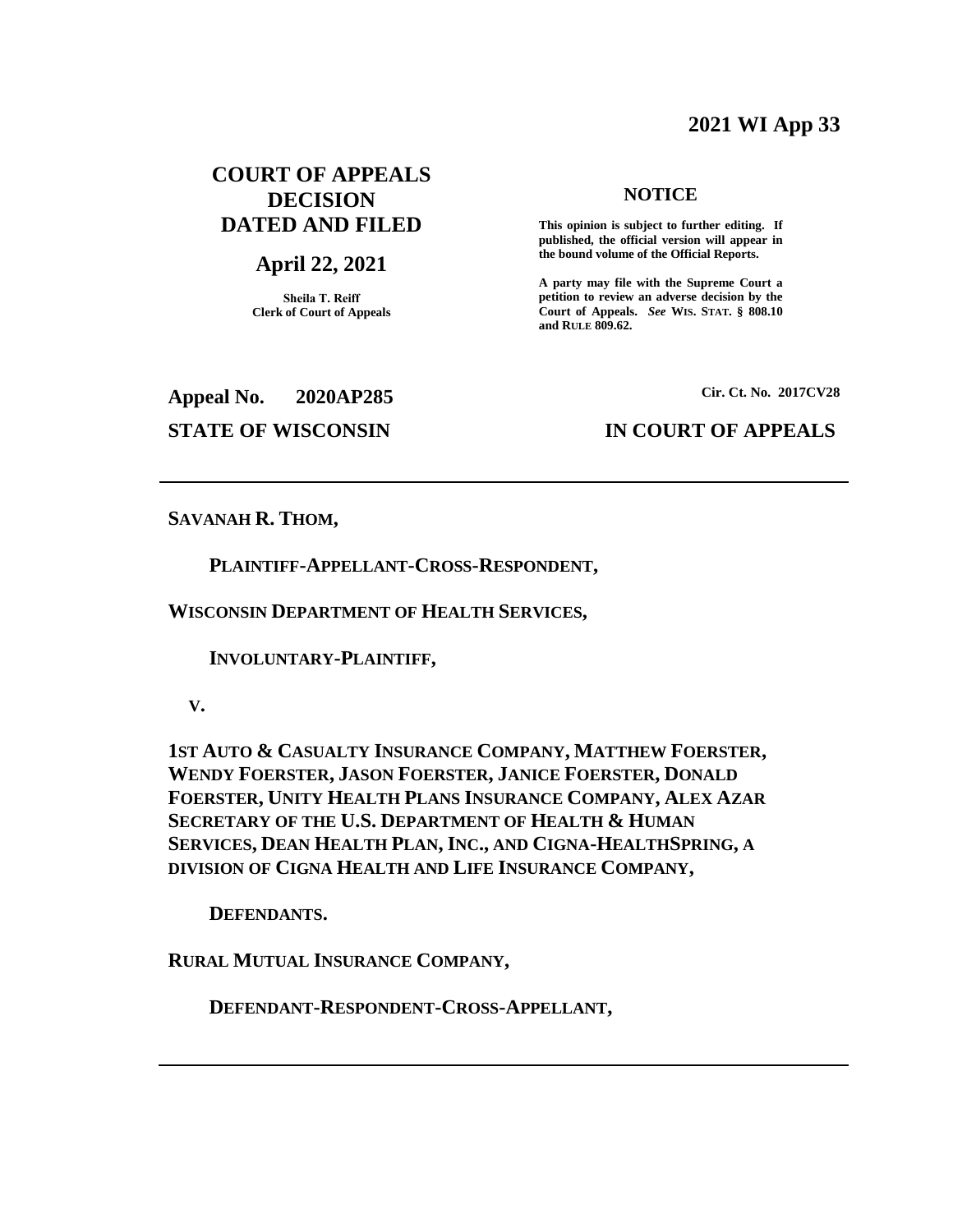APPEAL and CROSS-APPEAL from an order of the circuit court for Jefferson County: ROBERT F. DEHRING, Judge. *Affirmed*.

Before Fitzpatrick, P.J., Blanchard, and Graham, JJ.

¶1 GRAHAM, J. Savanah Thom was severely injured when her vehicle collided with another vehicle driven by a thirteen-year-old child. Thom brought claims against several of the child's relatives and their insurers. Thom sought, in relevant part, a money judgment against the child's insurers based on his negligent operation of the vehicle and against the child's parents, Jason and Wendy Foerster, for their alleged negligent failure to control and supervise their  $child.<sup>1</sup>$ 

¶2 This appeal concerns a single defendant, Rural Mutual Insurance Company, which issued a motor vehicle policy to Jason. The Rural policy has a \$300,000 per-accident limit of liability, and it insures Jason, Wendy, and any family member for their use of "any auto." The Foerster child was driving his aunt's vehicle with permission at the time of the collision, and this vehicle is not listed on the declarations page of the Rural policy. The parties dispute whether it is "described" in the Rural policy and, if so, whether Rural's maximum liability is \$300,000 or \$900,000 based on the requirements of WIS. STAT. § 632.32(3) (2019- 20).<sup>2</sup> The circuit court determined that Rural's maximum liability is \$300,000.

<sup>&</sup>lt;sup>1</sup> We refer to Jason and Wendy by their first names because they share a last name, and we refer to their son, who was the thirteen-year-old driver, as the "child" or the "Foerster child." There are several additional parties to the ongoing circuit court proceedings who share the Foerster surname, but we do not refer to any of those parties by name in this opinion. When we reference the Foersters, we are referring collectively to Jason, Wendy, and the Foerster child.

<sup>&</sup>lt;sup>2</sup> All references to the Wisconsin Statutes are to the 2019-20 version unless otherwise noted.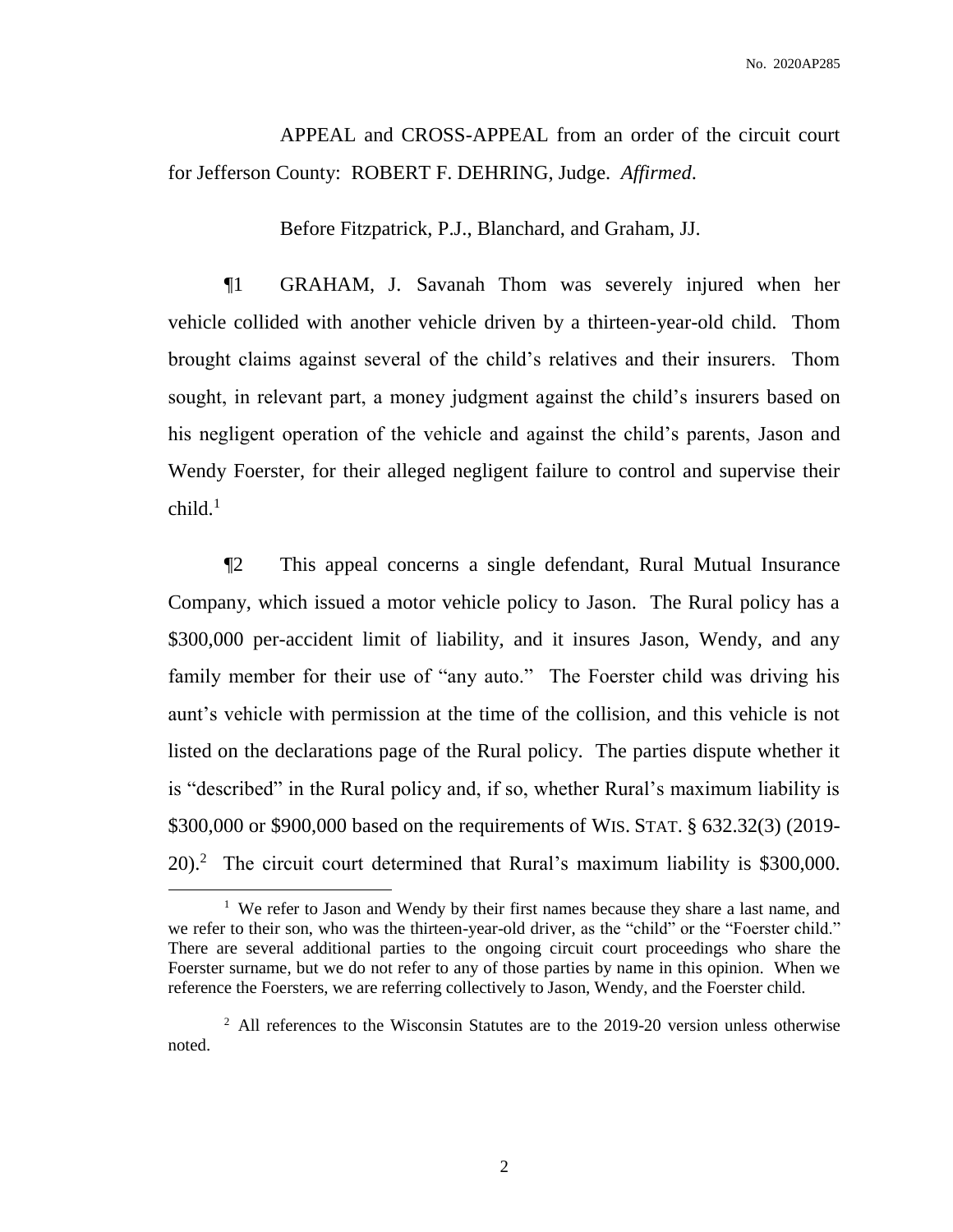The court then granted the motion Thom filed pursuant to WIS. STAT. § 628.46, which requested prejudgment interest dating back nearly eighteen months.

¶3 Thom appeals the circuit court's determination of Rural's maximum liability, and Rural cross-appeals the court's award of prejudgment interest. We affirm the order determining Rural's maximum liability to be \$300,000, although we base our decision on a different rationale than that relied on by the circuit court. Specifically, we conclude that WIS. STAT. § 632.32(3)'s requirements do not supersede the policy's \$300,000 limit of liability because the aunt's vehicle is not "a motor vehicle described in the [Rural] policy," as required by § 632.32(3). We also affirm the order requiring Rural to pay statutory prejudgment interest. At the pertinent time, the conditions necessary to trigger interest under WIS. STAT. § 628.46 were satisfied, and the court's finding that Rural lacked reasonable proof that it was not responsible for paying Thom's claim is not clearly erroneous.

#### **BACKGROUND**

¶4 The facts material to this appeal are uncontested. On January 24, 2016, the Foerster child was helping his uncle do some work on the uncle's farm. His parents, Wendy and Jason, were not present. The child's uncle directed him to drive a Chevrolet Tahoe to his grandparents' house to retrieve a piece of equipment. The Chevy belonged to the child's aunt, and it was covered under a motor vehicle policy issued by 1st Auto & Casualty Insurance Company.

¶5 The Foerster child had to drive across a public highway to get to his grandparents' house. As he attempted to do so, his vehicle collided with Thom's vehicle. Thom sustained significant injuries as a result of the collision.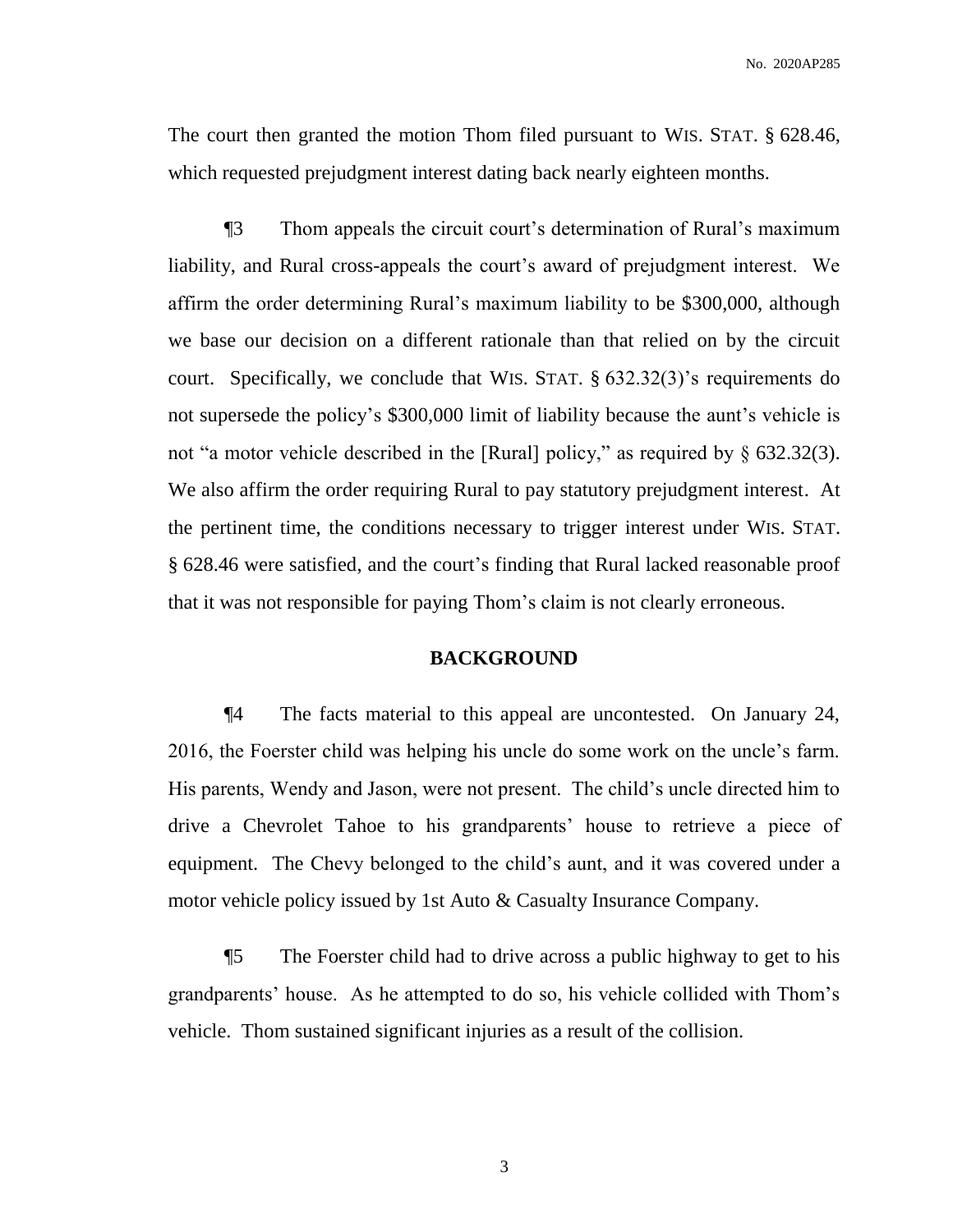¶6 Thom commenced this tort action through her guardian ad litem in January 2017. She amended her complaint several times, adding additional defendants and claims each time. Ultimately, she brought the following claims: direct actions against Rural and 1st Auto for the Foerster child's negligent operation of the Chevy;<sup>3</sup> claims against the aunt and uncle alleging negligent entrustment of the Chevy; claims against Jason and Wendy as well as the aunt, uncle, and grandparents alleging negligent control and supervision of the Foerster child; and claims against the uncle and grandfather alleging that they violated Wisconsin's child labor laws.<sup>4</sup> This appeal pertains to Thom's direct action against Rural and her claims against Jason and Wendy.

¶7 The parties dispute the maximum amount that Rural can be required to pay under the motor vehicle liability policy that it issued to Jason and Wendy. We refer to this policy as the "Rural policy" throughout this opinion, and we discuss its terms in greater detail below. For background purposes, it suffices to say that the Rural policy promises that Rural will pay damages that an "insured" becomes legally responsible to pay because of an auto accident, and it defines "insured" to mean, in pertinent part, Jason, Wendy, "or any 'family member' for the … use of any auto …." It is undisputed that Jason, Wendy, and the Foerster child are all "insureds" under the Rural policy. It is also undisputed that the Rural

<sup>3</sup> *See* WIS. STAT. § 632.24 (allowing an injured person to file a direct action against the insurer of a potentially liable party). In its answer to the complaint, Rural admitted the Foerster child's negligence.

<sup>&</sup>lt;sup>4</sup> As stated above, 1st Auto provided a motor vehicle liability policy to the Foerster child's aunt and uncle that covered the Chevy that the child was driving, and it also provided a motor vehicle liability policy to the child's grandparents. Thom's claims against the aunt were dismissed during the circuit court proceedings. Thom's claims against the uncle, grandparents, and 1st Auto remain pending in the circuit court and are not at issue in this appeal.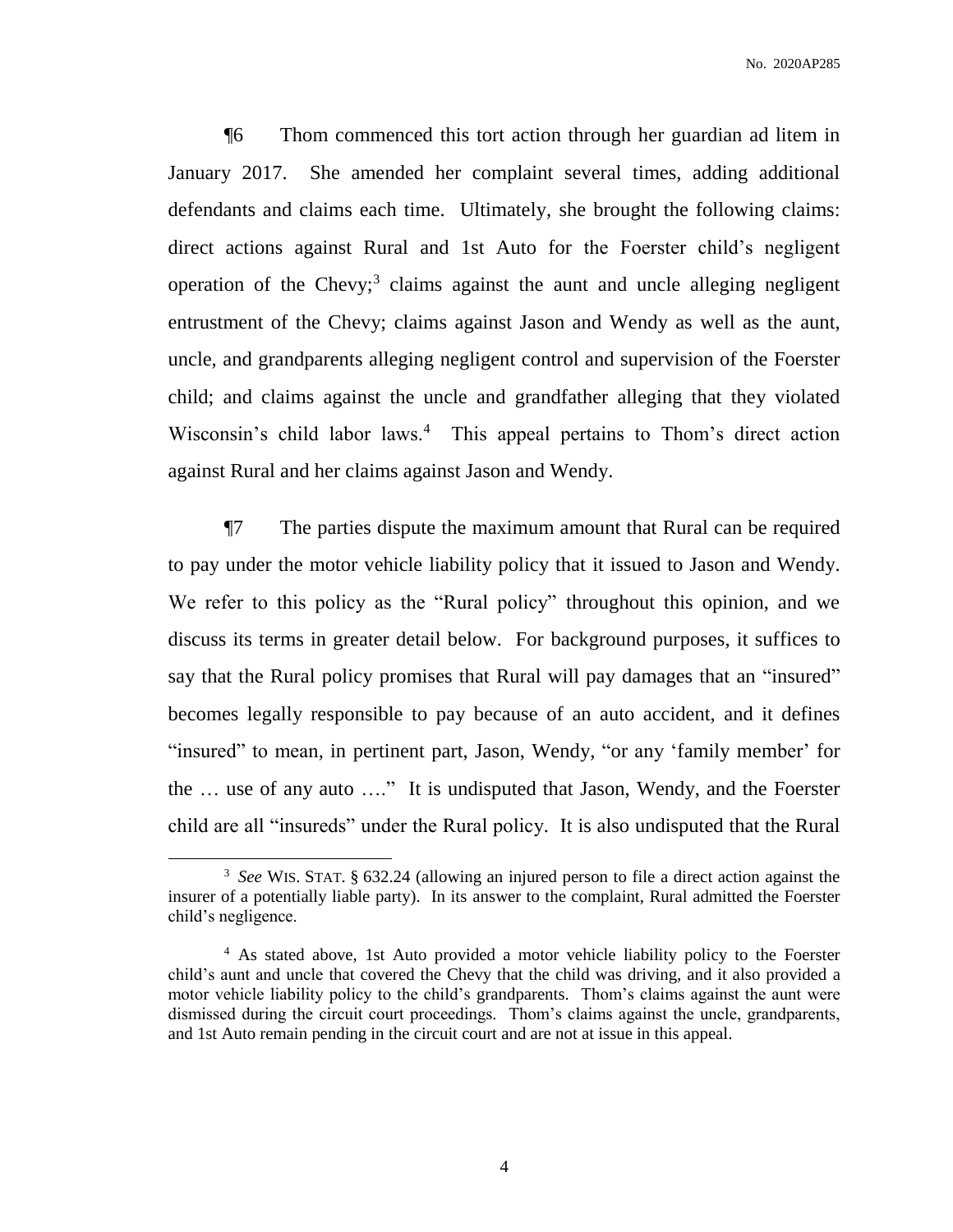policy's "limit of liability" provision expressly limits Rural's liability for "any one auto accident" to \$300,000, no matter how many "insureds" are involved, and that there was only one "auto accident" at issue in this case.

¶8 The question in this case is whether the \$300,000 per-accident limit of liability provision in the Rural policy is superseded by WIS. STAT. § 632.32(3), commonly referred to as the omnibus statute.<sup>5</sup> More specifically, the parties dispute whether the omnibus statute requires Rural to provide three separate limits of liability, one for each insured, based on the interpretation given to the omnibus statute by Wisconsin courts. As discussed in greater detail below, Wisconsin courts have interpreted the omnibus statute to increase an insurance company's liability beyond the limits stated in a policy when a "motor vehicle described in the policy" is involved in an accident in which more than one insured was "actively negligent." *Miller v. Amundson*, 117 Wis. 2d 425, 429-30, 345 N.W.2d 494 (Ct. App. 1984); *Iaquinta v. Allstate Ins. Co.*, 180 Wis. 2d 661, 666, 510 N.W.2d 715 (Ct. App. 1993); *see also Folkman v. Quamme,* 2003 WI 116, ¶¶63- 65, 264 Wis. 2d 617, 665 N.W.2d 857. The omnibus statute's requirements are imputed to every policy and supersede contrary policy terms, including policy language purporting to limit the insurer's per-accident liability to a fixed amount. *See LaCount v. General Cas. Co.*, 2006 WI 14, ¶12 n.8, 288 Wis. 2d 358, 709 N.W.2d 418; *see also Reuter v. Murphy*, 2000 WI App 276, ¶13, 240 Wis. 2d 110, 622 N.W.2d 464.

 $\overline{a}$ 

<sup>&</sup>lt;sup>5</sup> Another provision in the same section, WIS. STAT. § 632.32(4), has also been referred to as the omnibus statute, *see Zarder v. Humana Insurance Co.*, 2009 WI App 34, ¶24, 316 Wis. 2d 573, 765 N.W.2d 839, *aff'd as modified and remanded*, 2010 WI 35, ¶24, 324 Wis. 2d 325, 782 N.W.2d 682, but we use this term to refer specifically to WIS. STAT. § 632.62(3).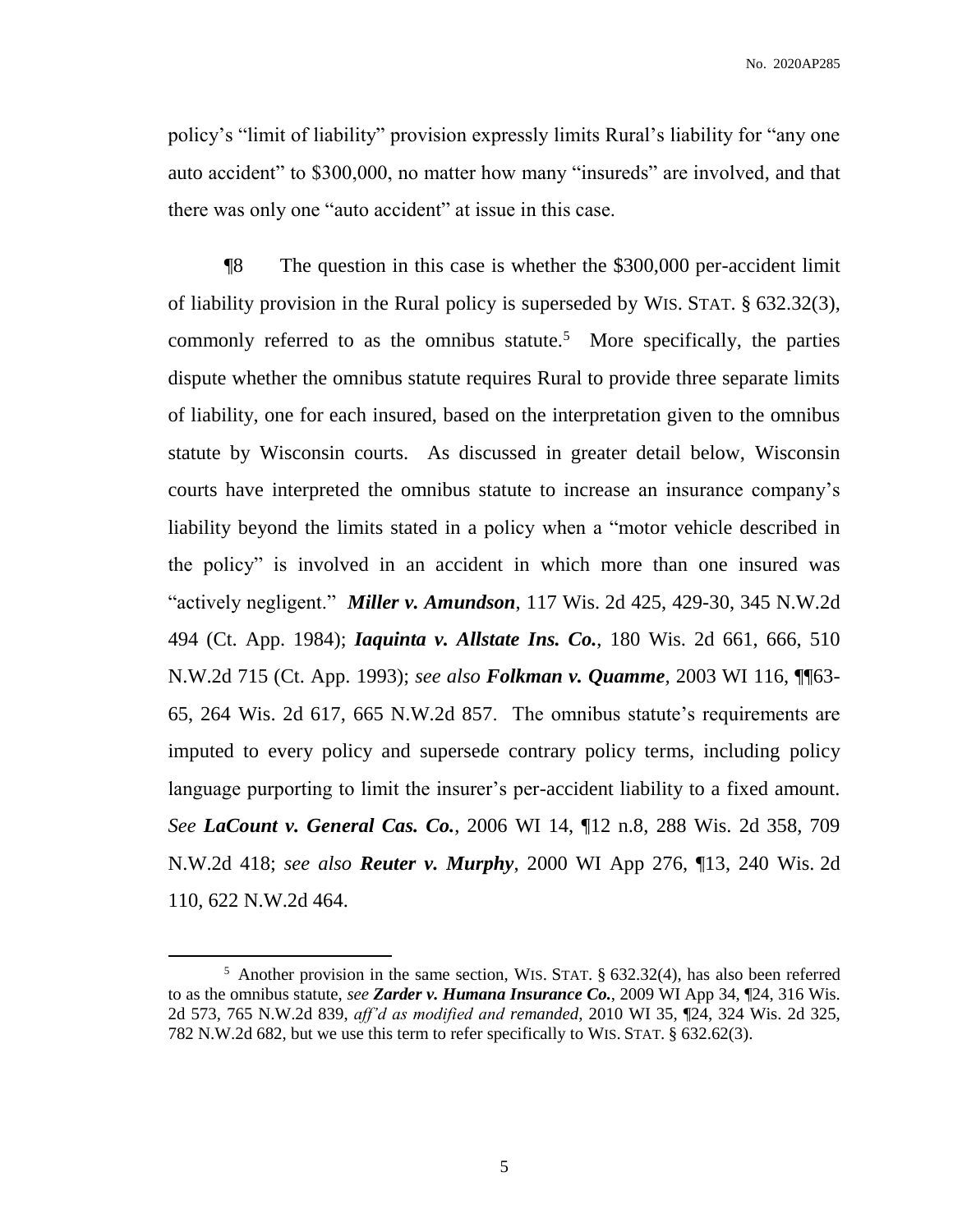¶9 Thom and Rural filed competing motions for declaratory judgment. Thom sought a declaration that, based on the omnibus statute's requirements, Rural's maximum liability is \$900,000—one \$300,000 limit for Jason, one for Wendy, and one for the Foerster child. Rural sought a declaration that the omnibus statute did not apply, and that, consistent with the policy language, Rural's maximum liability for this accident is \$300,000. The circuit court determined that Rural's maximum liability is \$300,000 and that Rural is not required to provide separate limits for each insured.<sup>6</sup>

¶10 Rural had previously tendered \$300,000 in insurance proceeds in response to a demand letter that Thom sent in February 2019, several months before the circuit court's ruling. The parties disagreed about whether Rural was also required to pay statutory prejudgment interest under WIS. STAT. § 628.46. According to Thom, Rural should have promptly paid \$300,000 for the Foerster child's undisputed liability after receiving Thom's discovery responses in July 2017. The discovery responses showed that Thom's injuries were catastrophic and permanent, and that her medical expenses exceeded \$1,000,000 as of that date. Rural disagreed, arguing that the requirements of § 628.46 were not satisfied until Thom demanded a \$300,000 payment from Rural in February 2019.

<sup>&</sup>lt;sup>6</sup> Specifically, the court determined that the omnibus statute applied because the Chevy is "covered under the policy," but that Rural was not required to provide separate limits for each insured because Jason and Wendy were not "actively negligent."

At the same time the circuit court made these determinations, which are the subject of this appeal, the court also determined 1st Auto's maximum liability under two motor vehicle insurance policies. The aunt and uncle's policy provided a per-accident limit of liability of \$250,000; the court determined that the Foerster child was also an insured under that policy, and it tripled the contractual limit of liability to provide a total of \$750,000 in coverage. The court determined that the grandparents' policy provided a total of \$500,000 in liability coverage.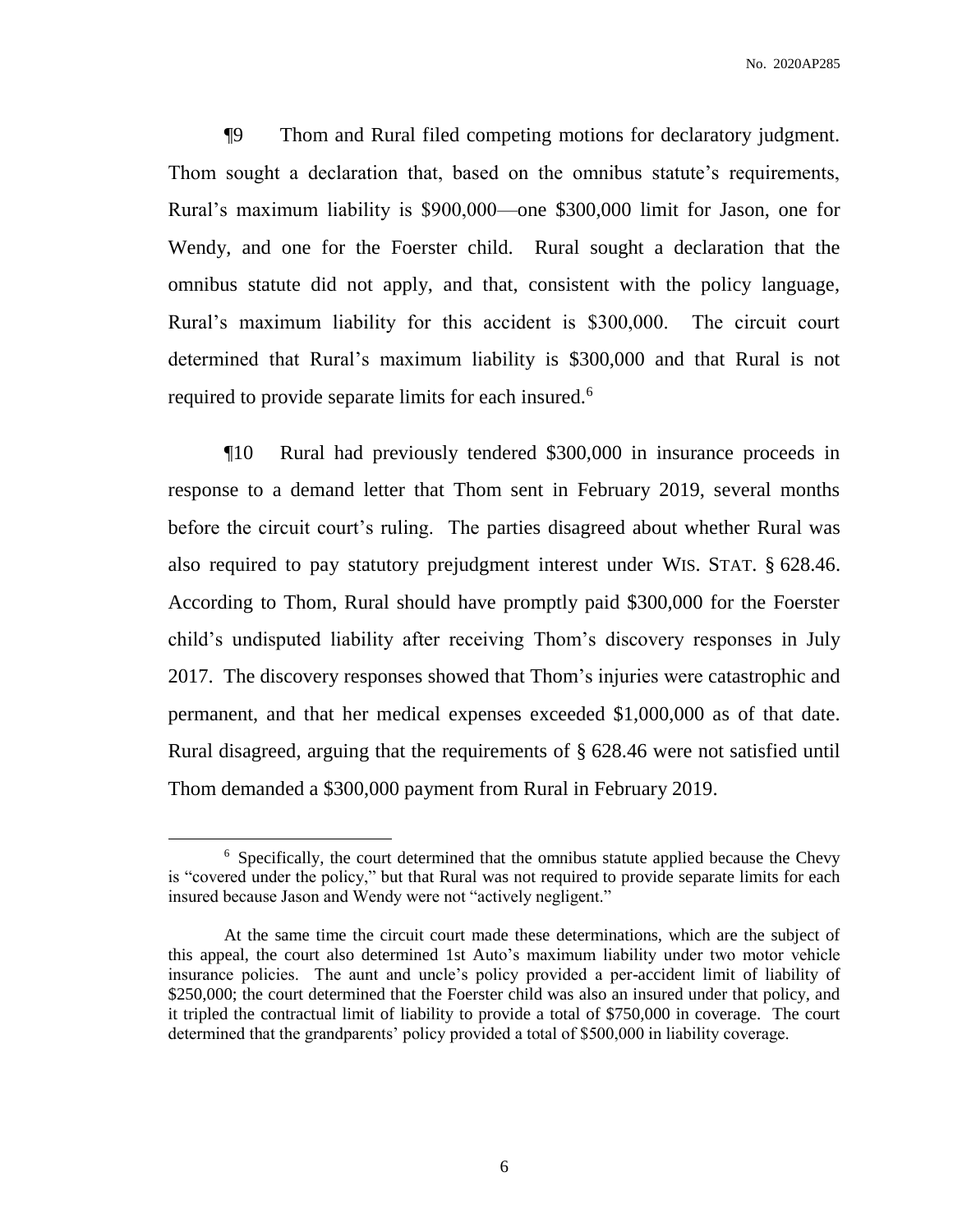¶11 Thom filed a motion requesting prejudgment interest, and the circuit court concluded that Thom was entitled to such interest under WIS. STAT. § 628.46(1) and *Kontowicz v. American Standard Insurance Co. of Wisconsin*, 2006 WI 48, ¶47, 290 Wis. 2d 302, 714 N.W.2d 105, *clarified on denial of reconsideration*, 2006 WI 90, ¶3, 293 Wis. 2d 262, 718 N.W.2d 111. The court's order was final as to Rural's interests in this case, and this appeal and cross-appeal followed while the proceedings relating to the other defendants remain pending in the circuit court. We discuss additional facts as needed below.

#### **DISCUSSION**

¶12 Thom appeals the circuit court's determination that Rural's maximum liability is \$300,000. Rural cross-appeals, challenging the court's determination that Thom was entitled to prejudgment interest. We discuss each issue in turn.

#### **I. Rural's Maximum Liability**

¶13 We begin by addressing whether the omnibus statute requires Rural to provide separate \$300,000 limits of liability for Jason, Wendy, and the Foerster child. This question was raised in competing motions for declaratory judgment. The parties' requests for declaratory relief present questions of law regarding the interpretation of insurance policies and statutory language. *Olson v. Farrar*, 2012 WI 3,  $\mathbb{Z}^2$ 4, 338 Wis. 2d 215, 809 N.W.2d 1 (citations omitted) (explaining that a request for declaratory judgment that turns upon the interpretation of an insurance policy presents a question of law); *American Transmission Co. v. Dane Cnty.*, 2009 WI App 126, ¶8 n.5, 321 Wis. 2d 138, 772 N.W.2d 731 (providing that a request for declaratory judgment that turns upon the interpretation of a statute presents a question of law). We review these questions of law independent of the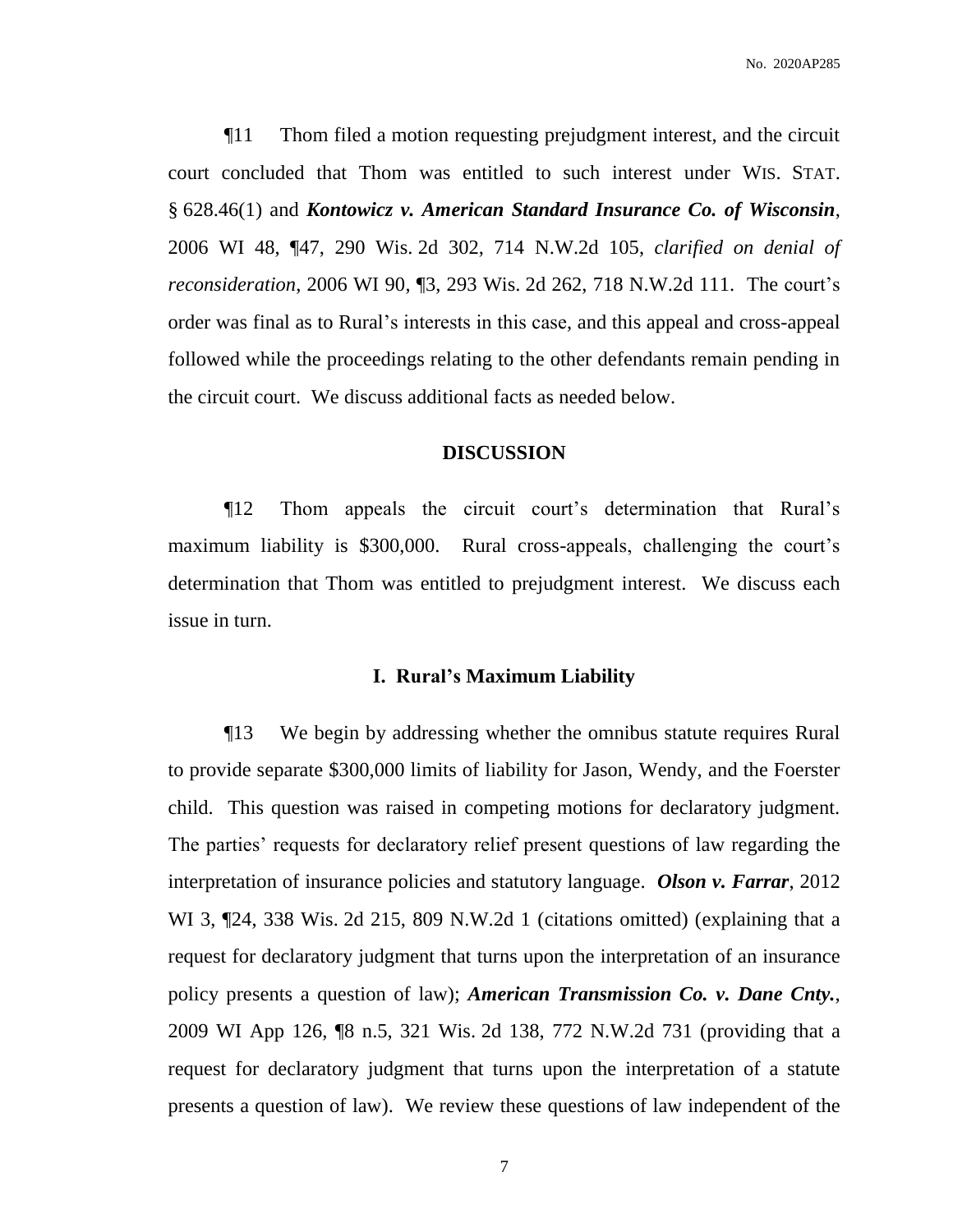circuit court's analysis. *Olson*, 338 Wis. 2d 215, ¶24; *Security Health Plan of Wisconsin, Inc. v. American Standard Ins. Co. of Wisconsin*, 2018 WI App 68, ¶18, 384 Wis. 2d 545, 920 N.W.2d 340.

¶14 As stated above, the parties agree that Jason, Wendy, and the Foerster child are all "insureds" under the Rural policy, and that Rural will pay damages that any of them must pay as a result of an insured's use of "any auto." Rural does not contest that this accident involved an insured's use of "any auto" and that it is liable for up to \$300,000 in damages. However, on its face, the "limit of liability" provision in the policy expressly limits Rural's liability for "any one auto accident" to \$300,000, no matter how many "insureds" were involved in the accident. More specifically, the policy states that it will pay up to \$300,000 "for all damages for 'bodily injury' resulting from any one auto accident," and that this amount "is the most [Rural] will pay," regardless of the number of "[i]nsureds" or "[c]laims made[.]" Accordingly, if the policy language controls, Rural's maximum liability related to this accident is \$300,000. Thom does not dispute this interpretation of the policy language, but she argues that the omnibus statute overrides the policy's per-accident limit of liability and mandates separate \$300,000 limits for each insured.

¶15 We first provide an overview of the omnibus statute and pertinent Wisconsin cases interpreting its requirements. We then address the parties' arguments about whether the omnibus statute supersedes the \$300,000 peraccident limit of liability provision in the Rural policy.

# **A. Overview of the Omnibus Statute**

¶16 The omnibus statute states that, with exceptions that do not apply here, every Wisconsin motor vehicle policy issued to an owner shall provide that: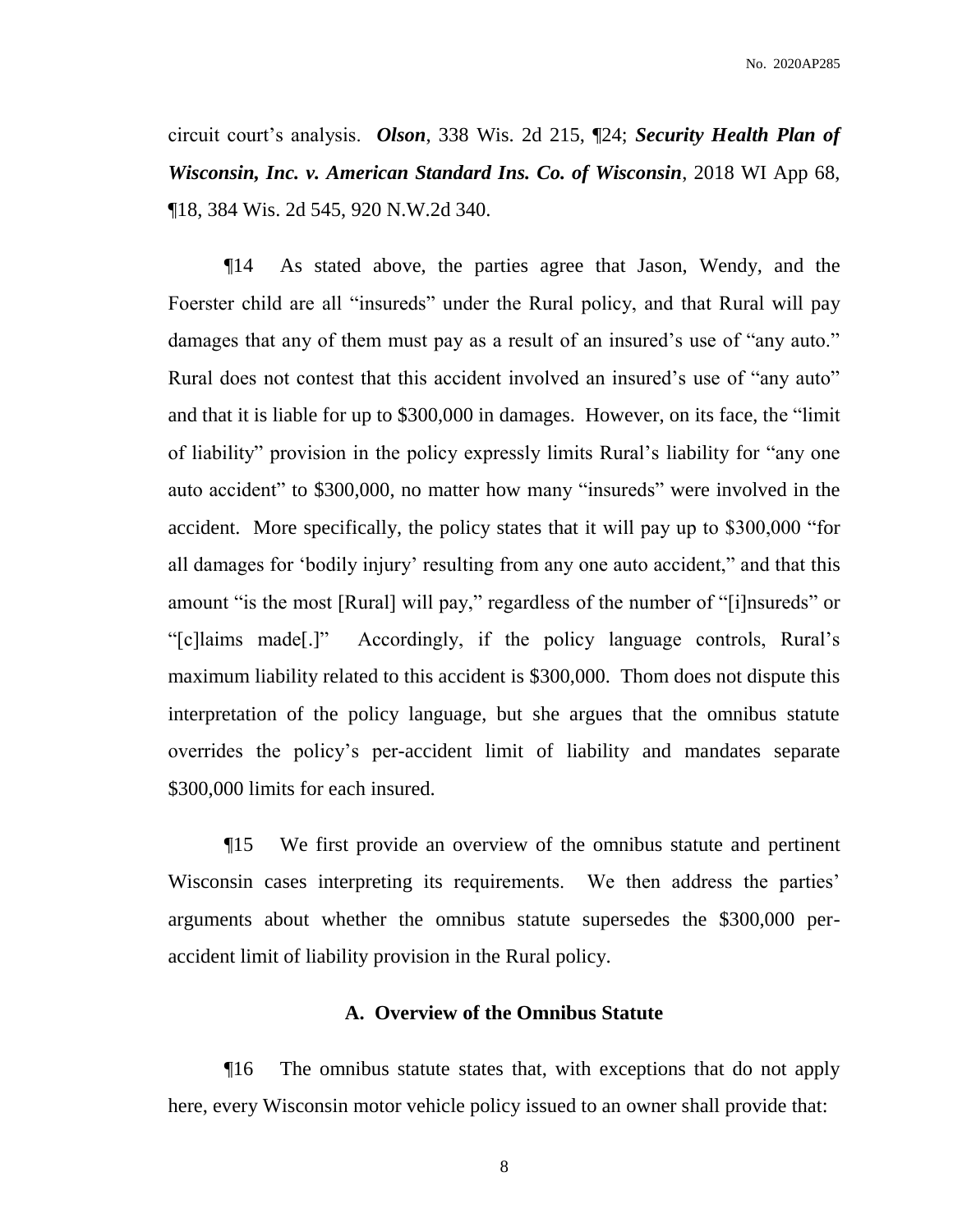(a) Coverage provided to the named insured applies in the same manner and under the same provisions to any person using any motor vehicle described in the policy when the use is for purposes and in the manner described in the policy.

(b) Coverage extends to any person legally responsible for the use of the motor vehicle.

WIS. STAT. § 632.32(3).

 $\overline{a}$ 

¶17 Stated plainly, under the omnibus statute, any person who is not a "named insured" but who uses or is legally responsible for the use of a motor vehicle described in a motor vehicle policy is covered "in the same manner and under the same provisions" as the named insured. WIS. STAT.  $\S 632.32(3)$ .<sup>7</sup>

We rejected this precise argument in *Mills v. Wisconsin Mutual Insurance Co.*, 145 Wis. 2d 472, 427 N.W.2d 397 (Ct. App. 1988), *overruled on other grounds by West Bend Mutual Insurance Co. v. Playman*, 171 Wis. 2d 37, 42-43, 489 N.W.2d 915 (1992). In *Mills*, we examined the legislative history of the omnibus statute and concluded that "'the motor vehicle' referred to in par. (b) … refers back to 'any motor vehicle described in the policy' in par. (a).'" *Id.* at 480. For this reason, we concluded that par. (b) does not extend omnibus coverage "to a vehicle not described in the automobile liability insurance policy." *Id.* at 482.

*Mills* was subsequently overruled on unrelated grounds. *See Playman*, 171 Wis. 2d at 42-43 (overruling *Mills*' interpretation of WIS. STAT. § 631.43, a statute concerning insurance policy stacking). As a result, *Mills* has no precedential value, and we are not bound to reject Thom's argument based on *Mills*. *See Blum v. 1st Auto & Cas. Ins. Co.*, 2010 WI 78, ¶56, 326 Wis. 2d 729, 786 N.W.2d 78 (stating when a court of appeals opinion is overruled by our supreme court, it retains no precedential value). Nevertheless, based on our review of the language and legislative history of WIS. STAT. § 632.32(3), we independently reach the conclusion that, as used in par. (b), "the motor vehicle" means "any motor vehicle described in the policy." Our confidence in the correctness of this interpretation is bolstered by our supreme court's repetition of this holding from *Mills* in an opinion that has not been overruled. *See Cardinal v. Leader Nat. Ins. Co.*, 166 Wis. 2d 375, 394, 480 N.W.2d 1 (1992) (quoting *Mills*, 145 Wis. 2d at 482, for the proposition that "the omnibus coverage statute does not extend (continued)

<sup>&</sup>lt;sup>7</sup> Thom discusses the statutory text of WIS. STAT.  $\S$  632.32(3)(a) for the first time in her reply brief. She acknowledges that omnibus coverage under  $\S$  632.32(3)(a) extends only to vehicles that are "described in the policy." However, she points out that § 632.32(3)(b) refers to "the motor vehicle" without specifying that the motor vehicle in question must be "described in the policy." Therefore, she asserts, omnibus coverage under par. (b) is not so limited, and it extends to vehicles that are not described in the policy.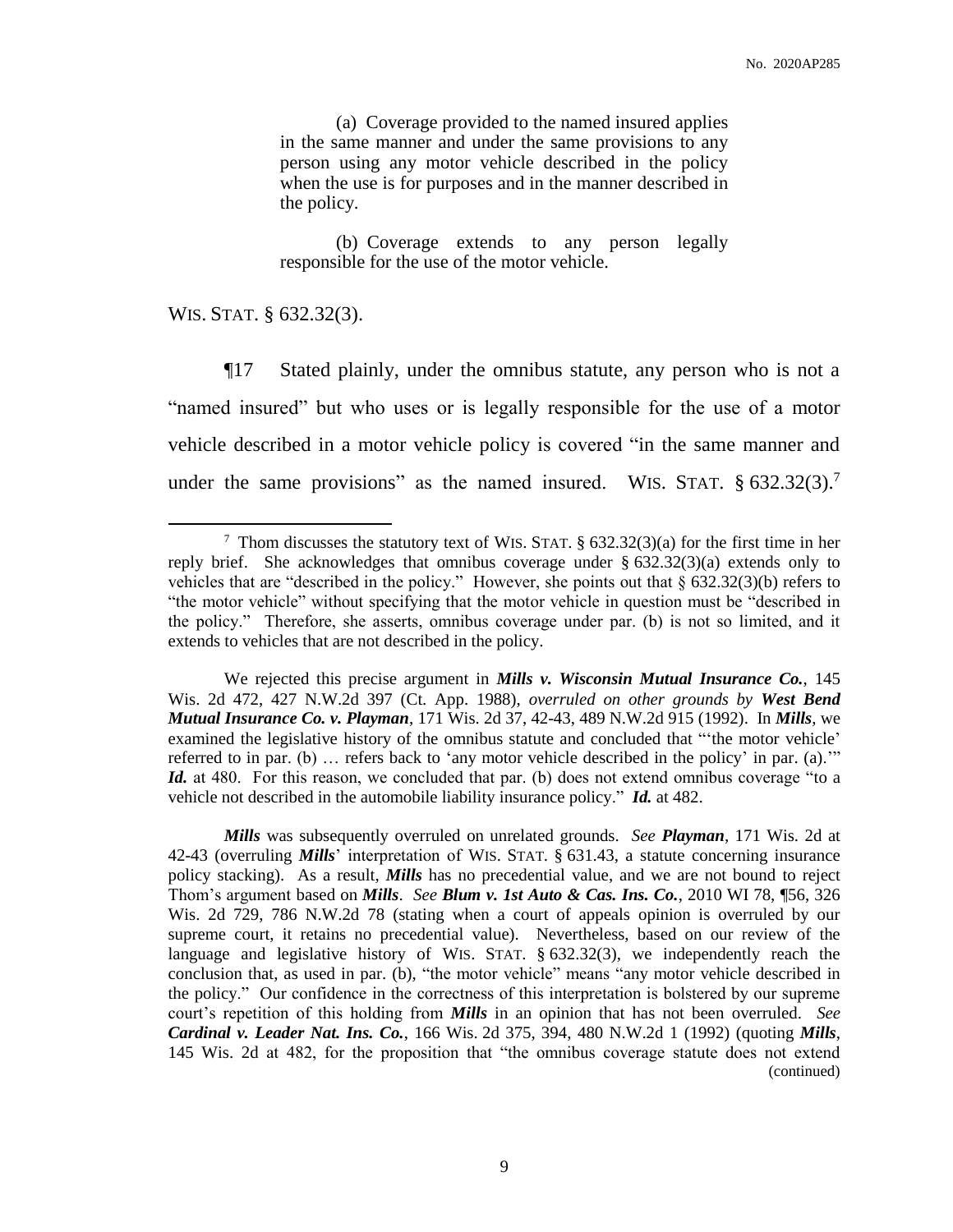Wisconsin cases sometimes refer to such additional insureds as "omnibus insureds." *See, e.g.*, *LaCount*, 288 Wis. 2d 358, ¶4 n.5; *see also* Arnold P. Anderson, WISCONSIN INSURANCE LAW, § 2.67 (8th ed. 2020). Omnibus coverage is imputed to every motor vehicle insurance policy, and the omnibus statute's requirements supersede contrary policy terms. *See LaCount*, 288 Wis. 2d 358, ¶12 n.8; *Reuter*, 240 Wis. 2d 110, ¶13.

¶18 The purpose of the omnibus statute is to make sure that insurance coverage obtained for "'a vehicle listed in the policy'" also provides coverage "'' for individuals''' who "'use it with permission and are responsible for using it.'" *Folkman*, 264 Wis. 2d 617, [61] (citation omitted). In other words, the omnibus statute requires that any person who uses a vehicle described in a policy is afforded "the same protection" under that policy "as is afforded to the named insured." *Carrell v. Wolken*, 173 Wis. 2d 426, 437, 496 N.W.2d 651 (Ct. App. 1992). Thus, it is sometimes said that the omnibus statute prohibits insurance companies "'from insuring only certain drivers,'" and that omnibus coverage "'follows the vehicle.'" *Folkman,* 264 Wis. 2d 617, ¶61 (citation omitted); *see also Cardinal v. Leader Nat'l Ins. Co.*, 166 Wis. 2d 375, 389, 480 N.W.2d 1 (1992).

coverage to a vehicle not described in the automobile liability insurance policy"). It is also bolstered by our supreme court's subsequent approval of the proposition from *Mills* that "'the legislative history … does not reflect that the legislature … intended to 'sever' the connection between pars. (a) and (b) of § 632.32(3).'" *See LaCount v. General Cas. Co.*, 2006 WI 14, ¶40 & n.21, 288 Wis. 2d 358, 709 N.W.2d 418 (quoting *Mills*, 145 Wis. 2d at 480). Accordingly, although *Mills* does not control, we reject Thom's unsupported assertion that  $\S 632.32(3)(b)$ extends omnibus coverage to vehicles that are not described in the policy.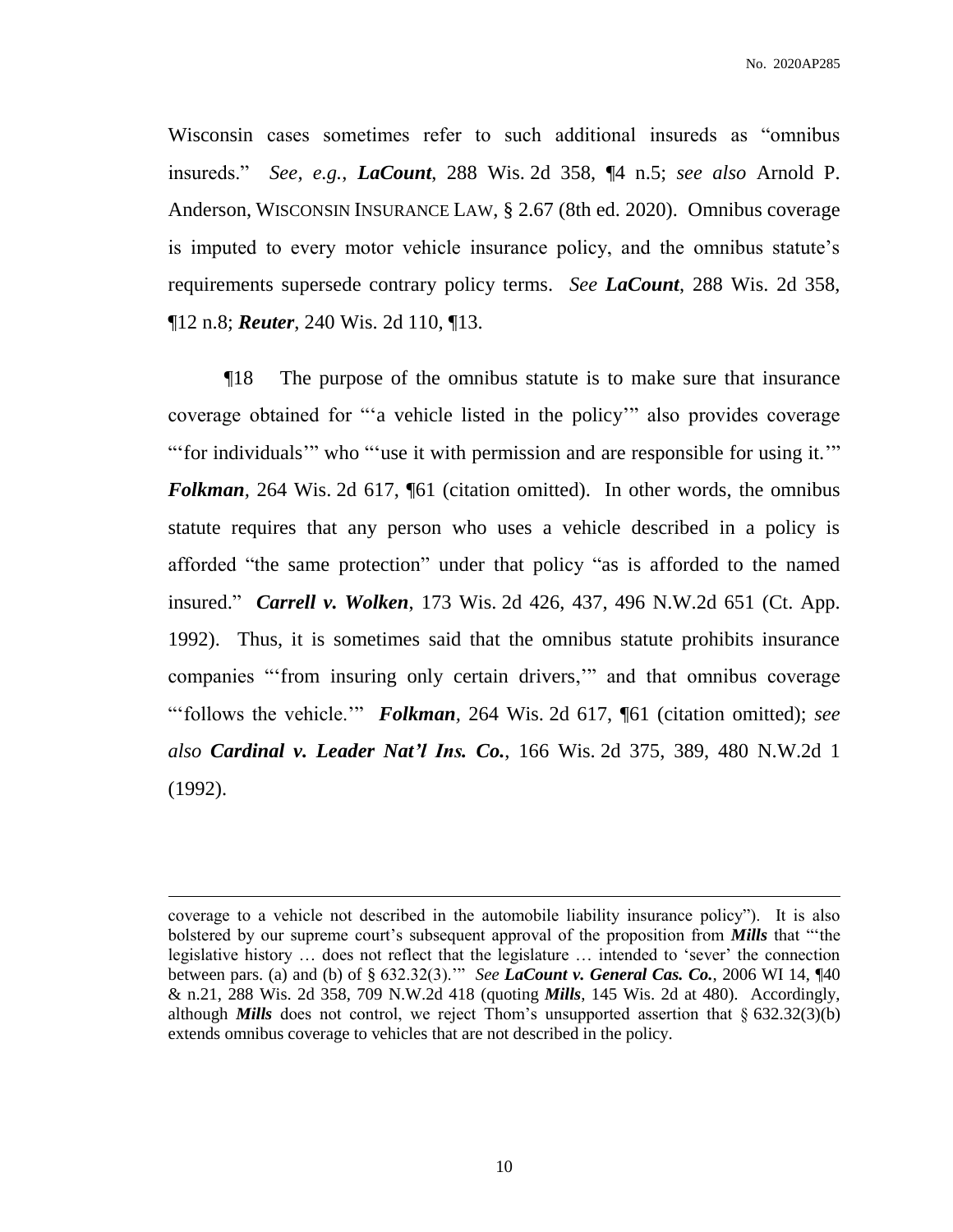¶19 For the omnibus statute to apply, the motor vehicle involved in the accident must be "described in the policy," and its use must have been "for the purpose and in the manner described in the policy." WIS. STAT. § 632.32(3); *see also Reuter*, 240 Wis. 2d 110, ¶15. The parties dispute whether the Chevy was "described in the [Rural] policy," and we address their arguments below. The parties do not dispute that the Foerster child used the Chevy "for the purposes and in the manner described in the policy," and we discuss this requirement no further.

¶20 Wisconsin courts have determined that, under certain circumstances, the omnibus statute requires an insurance company to extend separate limits of liability to each insured involved in an accident despite policy language to the contrary. In *Miller*, 117 Wis. 2d 425, a child was injured when he fell out of the back of a pickup truck. *Id.* at 426-27. The child's grandmother was driving the pickup, and his mother, who was a passenger, had allowed the child to ride in back. *Id.* at 427. Both were found to be negligent. *Id.* The grandmother was named as an insured in the policy that covered the pickup, but the mother was not a named insured. *Id.* at 430. The policy contained a single liability limit of \$100,000 per occurrence, and it expressly stated that that limit was the most that the insurer would pay regardless of the number of insureds. *Id.* at 429.

¶21 In *Miller*, we concluded that the omnibus statute required the insurance company to extend separate \$100,000 limits of liability to the mother and the grandmother, notwithstanding the contrary policy language. *Id.* at 430. We based this conclusion on the statutory language stating that an omnibus insured (such as the mother) must be covered "in the same manner and under the same provisions" as a named insured (such as the grandmother). *Id.* We stated that the grandmother should receive the \$100,000 limit "she believed she was paying for and reasonably expected under the policy," and that the mother was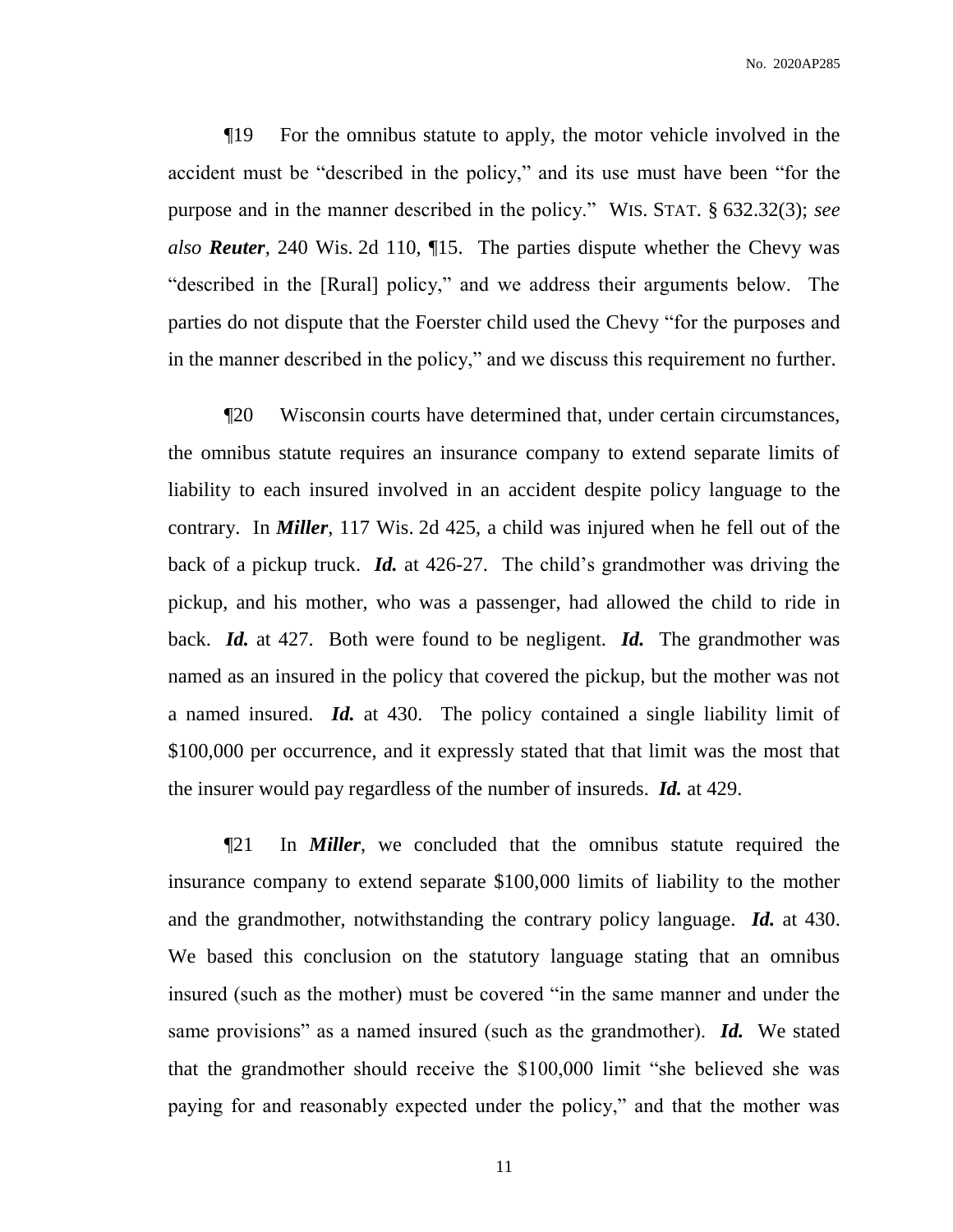entitled to the "same coverage" under the omnibus statute. *Id.* Our reasoning was based on the principle that "omnibus coverage should not subtract from the named insured's coverage." *Id.* at 429-30.

¶22 The rule articulated in *Miller* was later limited to "cases where both the named insured and the additional insured are actively negligent." *Iaquinta*, 180 Wis. 2d at 666. By contrast, "where the negligence of the [omnibus] insured is merely imputed to the named insured, or where the named insured is vicariously liable, the holding of *Miller* is inapplicable, and the policy limits expressed in the policy are unaffected by the omnibus statute." *Id.* (emphasis omitted); *see also LaCount*, 288 Wis. 2d 358, ¶¶52-72 (discussing cases that distinguish between "active" and "imputed" negligence for the purposes of the omnibus statute).

¶23 With that background, there are two primary disputes between Thom and Rural regarding the application of the omnibus statute in this case. First, the parties dispute whether the omnibus statute applies at all, which turns on whether the Chevy at issue is "described" in the Rural policy. If it is, they also dispute whether Rural's limits of liability must be tripled on the grounds that Jason and Wendy were actively negligent.<sup>8</sup> We begin with the first question and, because its answer is dispositive, we do not address whether Jason and Wendy's alleged

<sup>&</sup>lt;sup>8</sup> Rural appears to agree that, if the Chevy was described in the policy and Jason and Wendy were both actively negligent, then Rural must provide separate \$300,000 liability limits for each of the three insureds. We do not take any position on whether the case law interpreting the omnibus statute requires this result. We note that, during the circuit court proceedings, Thom also argued that 1st Auto was required to extend separate limits of liability for each of its insureds, and 1st Auto argued that the omnibus statute did not require this result. Its brief to the circuit court included additional arguments about the reach of the omnibus statute that were not advanced by Rural. We take no position on any arguments that were advanced by 1st Auto but not by Rural during the circuit court proceedings.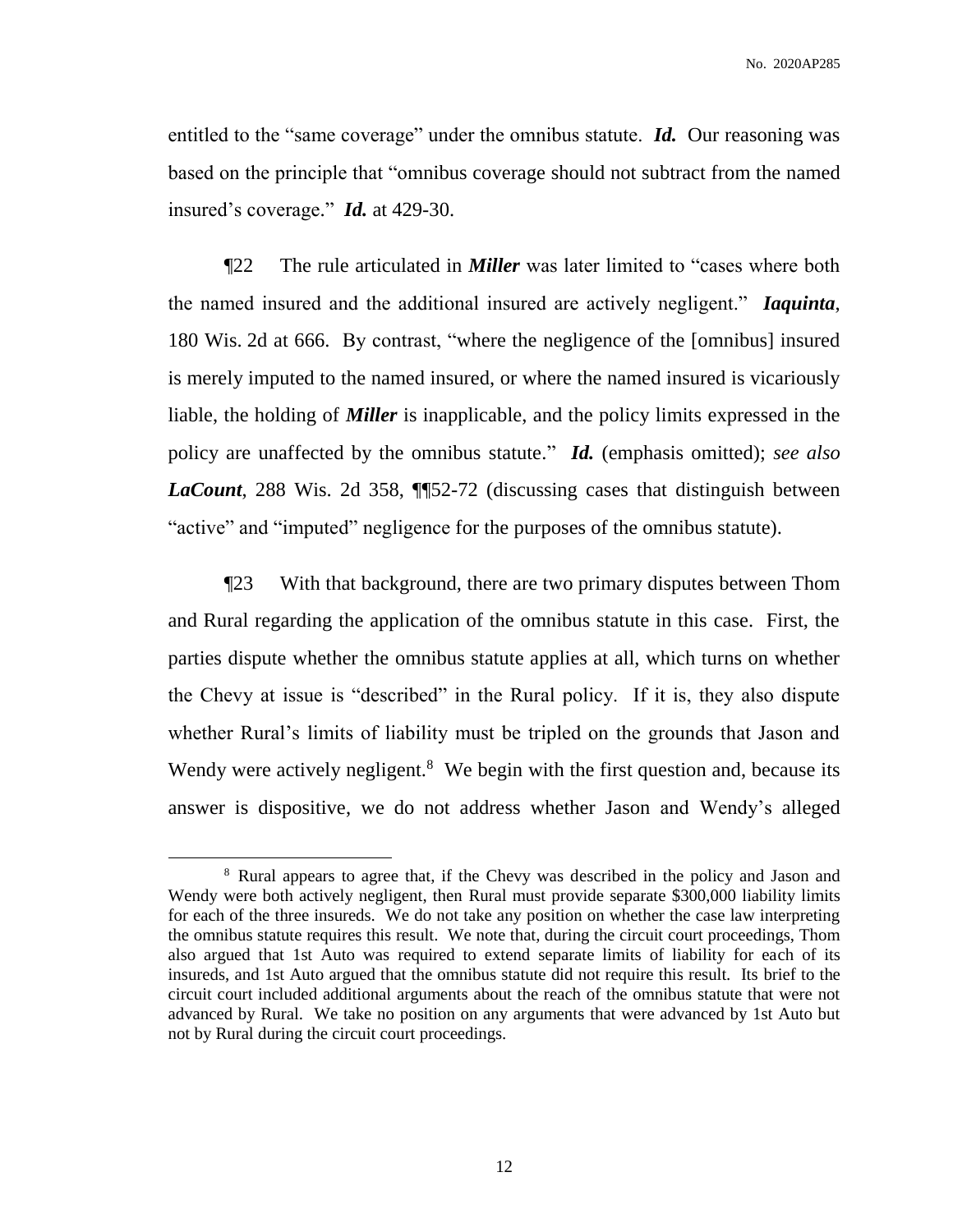negligence is properly characterized as active or imputed. *See Barrows v. American Fam. Ins. Co.*, 2014 WI App 11, ¶9, 352 Wis. 2d 436, 842 N.W.2d 508 (2013) ("An appellate court need not address every issue raised by the parties when one issue is dispositive.").

#### **B. Vehicles "Described" in the Rural Policy**

¶24 As stated above, the omnibus statute extends the "coverage provided to the named insured" to "any person using any motor vehicle described in the policy," WIS. STAT. § 632.32(3)(a), and to "any person legally responsible for the use" of the motor vehicle described in the policy, § 632.32(3)(b). In this case, the parties dispute whether the Chevy that the Foerster child was driving is "described" in the Rural policy. Thom's argument that the vehicle is "described" in the policy is based on its definition of an "insured," which provides that Jason and Wendy's "family member" will be insured for their use of "any auto."

¶25 Although the parties disputed this issue in the circuit court, Thom does not discuss this issue in her opening appellate brief, and we could decline to address her arguments on that basis alone. *A.O. Smith Corp. v. Allstate Ins. Cos.*, 222 Wis. 2d 475, 492, 588 N.W.2d 285 (Ct. App. 1998) (stating that we generally do not address arguments developed in a reply brief). We nevertheless choose to take up the parties' arguments here because it provides an opportunity to clarify a nuanced area of law. As we now discuss, Wisconsin cases have determined that a vehicle is "described in a policy" if it is listed on the insurance application or on the policy's declarations page, *see Cardinal*, 166 Wis. 2d at 383-84, 393 n.15, 480 N.W.2d 1 (1992), or if it is otherwise "covered" under the policy, *see Kettner v. Wausau Insurance Co.*, 191 Wis. 2d 723, 530 N.W.2d 399 (Ct. App. 1995) and *Reuter*, 240 Wis. 2d 110.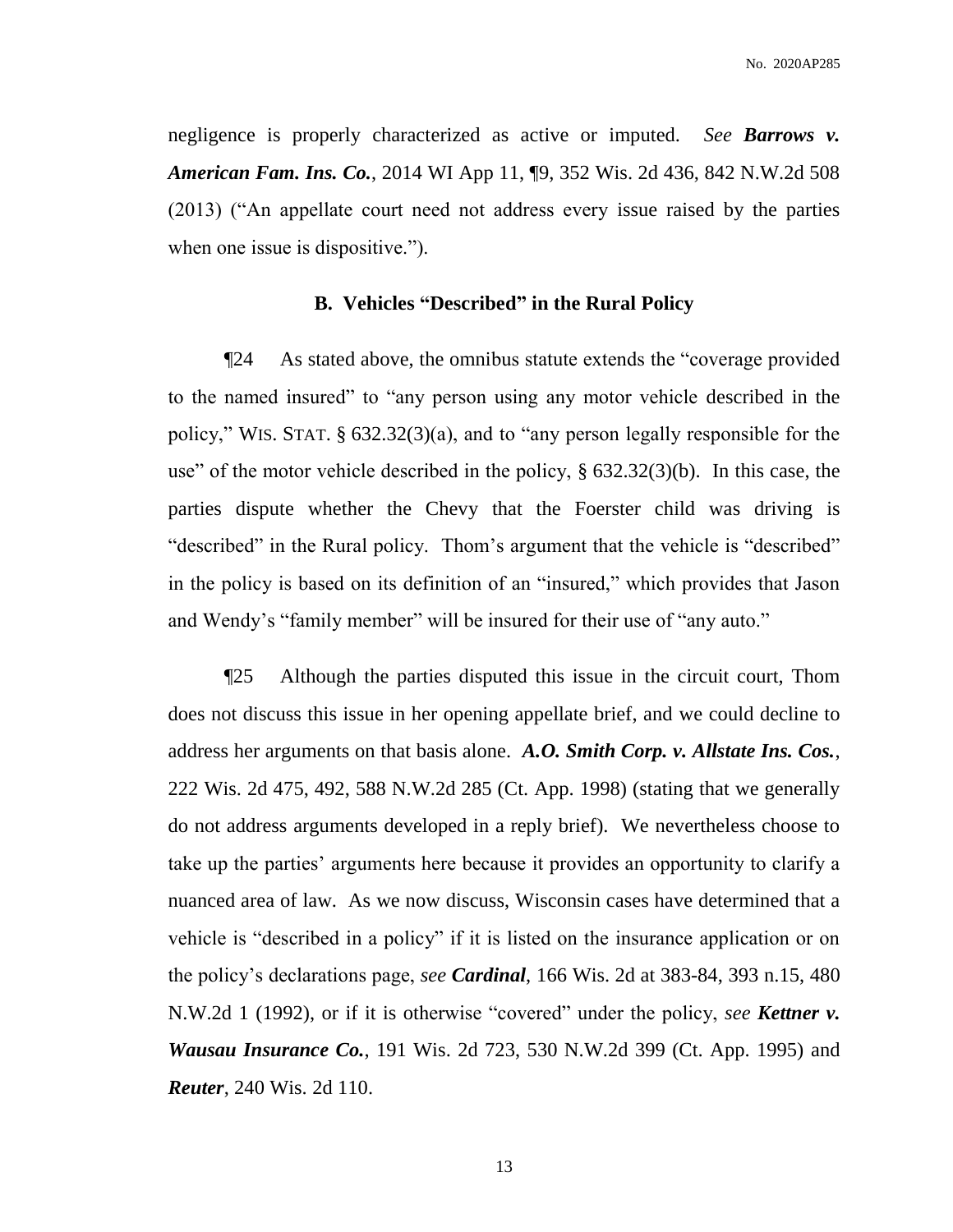¶26 In *Cardinal*, 166 Wis. 2d 375, the insurance company issued a "nonowner" policy which insured Wilson "for the use of any automobile." *Id.* at 384-85 & n.6. The policy's "CARS WE INSURE" section stated that the policy insured "any car described on the declaration page," but no vehicles were listed on the declaration page. *Id.* at 382-83 & n.4. Wilson did happen to own a car, *id.* at 384-85, and when he allowed a friend to drive it, the permissive driver caused a collision. *Id.* at 380.

¶27 One question presented in *Cardinal* was whether, under the omnibus statute, the coverage provided to Wilson would extend to the permissive driver of his car. *Id.* at 392. Our supreme court contrasted omnibus coverage, which "follows the vehicle," with the policy coverage provided to Wilson "for the use of any automobile." *Id.* at 389 (quoting *Gross v. Joecks*, 72 Wis. 2d 583, 590, 241 N.W.2d 727 (1976)). The court explained that, when a policy covers an insured for the use of "any automobile," that coverage "follows the driver." *Id.* at 389. Although the omnibus statute would mandate coverage for the permissive driver if she were using a vehicle described in the policy, "a reasonable person" reviewing the policy "would believe that no vehicles were insured" because no vehicles were listed on the declarations page. *Id.* at 383. Therefore, the permissive driver of Wilson's car was not entitled to omnibus coverage. *Id.* at 394.

¶28 A second case that considered the reach of the omnibus statute is *Kettner*, 191 Wis. 2d 723, which we decided three years after *Cardinal*. In *Kettner*, Conradt owned a school bus and drove it under contract with a school district. *Id.* Conradt was driving his bus when it collided with a motorcycle. *Id.* at 730. The question on appeal was whether, based on the omnibus statute, the district's policy was required to pay the damages for which Conradt was liable as a result of the crash. *Id.* at 729-30.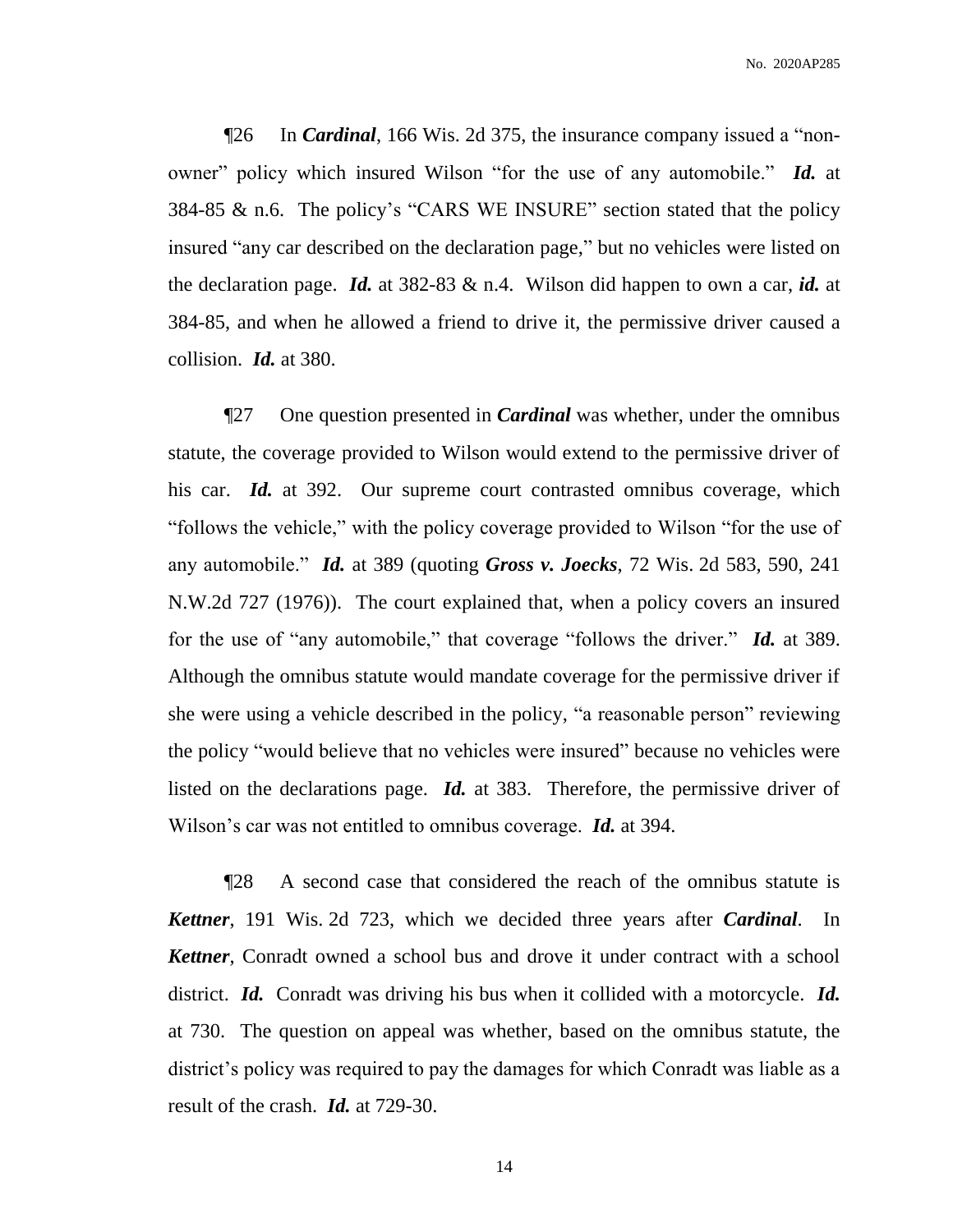¶29 Notably, the school district's policy in *Kettner* did not list Conradt's bus on the declarations page. *Id.* at 742. However, it appears to have been undisputed that the policy covered "non-owned" vehicles that the district "hired or borrowed." *Id.* at 730. The insurer argued that the coverage for such vehicles was subject to an exclusion based on the policy's definition of "insured"—specifically, that the policy did not insure "[t]he owner … from whom you hire or borrow a covered 'auto.'" *Id.* at 740. We determined that, provided that Conradt's bus was a "covered" vehicle, this ownership-based exclusion would violate the omnibus statute and could not be enforced. *Id.* at 741-42. In reaching this conclusion, we stated that the omnibus statute "applies only to vehicles covered under the insured's policy," and that "the [omnibus] statute is applicable … if Conradt's bus was covered under [the district's] policy." *Id.* at 742.9

¶30 We pause to acknowledge apparent daylight between the discussion of the reach of the omnibus statute in *Cardinal* and in *Kettner*. *Cardinal*'s analysis turned on whether there was an actual *description* of the vehicle, either on the declarations page or in the insurance application. *Kettner* and its progeny do not require any such description, and instead, they ask whether the vehicle is *covered* by the policy. Because Thom does not prevail under the rationale set forth in either case, we need not and do not examine the extent to which *Kettner* may or may not conflict with our supreme court's reasoning in *Cardinal*.

 $\overline{a}$ 

<sup>9</sup> This court has taken a similar analytical approach in subsequent cases. *See Reuter v. Murphy*, 2000 WI App 276, 240 Wis. 2d 110, 622 N.W.2d 464; *Mittnacht v. St. Paul Fire & Cas. Ins. Co.*, 2009 WI App 51, ¶¶8 & n.4, 14-17, 316 Wis. 2d 787, 767 N.W.2d 301 (looking to a section of the policy entitled "Which Autos Are Covered" to determine whether a vehicle was "described in the policy" for the purposes of extending coverage under the omnibus clause).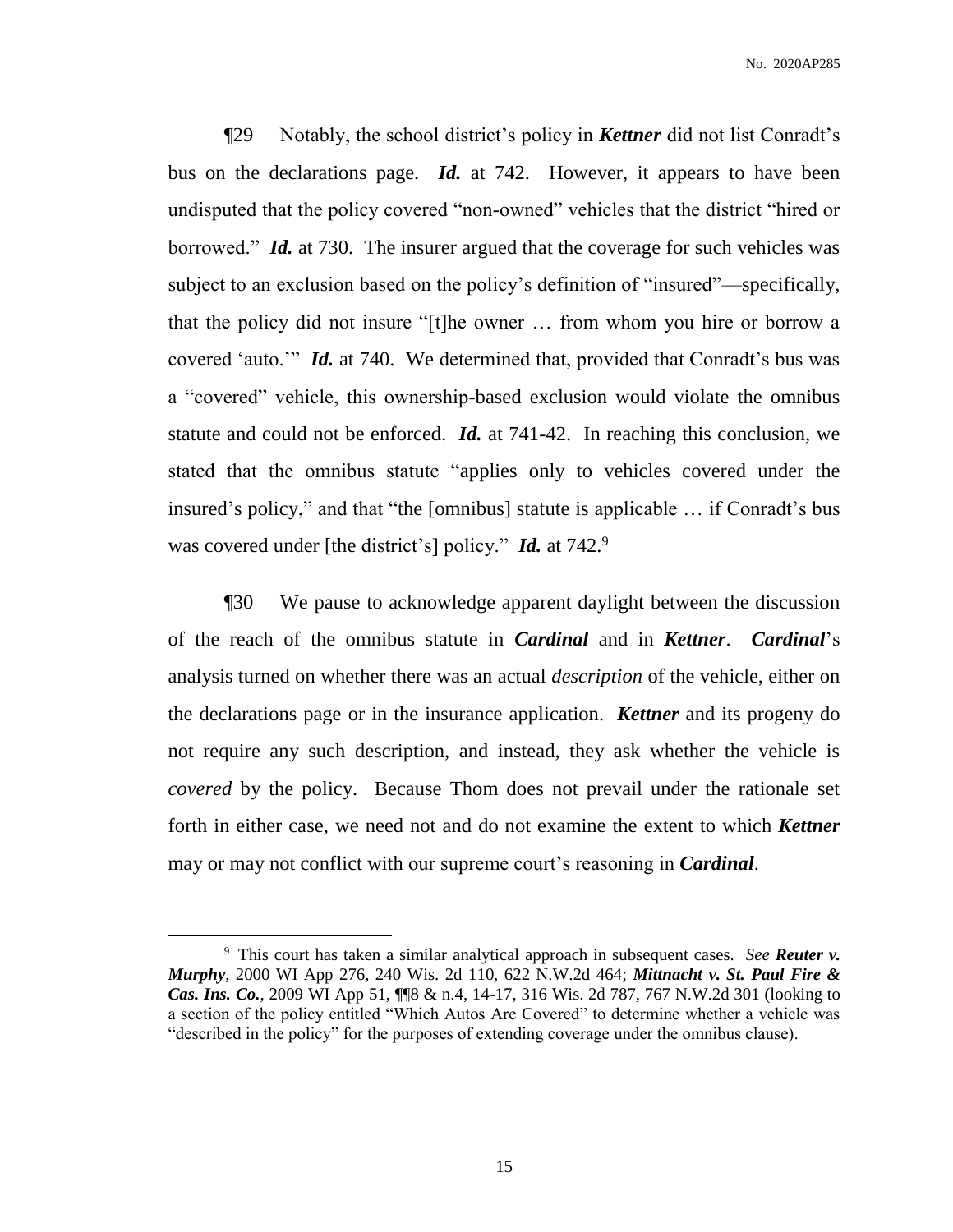¶31 Turning to the Rural policy at issue here, it is undisputed that the Foerster child's aunt's Chevy is not listed in the insurance application or the declarations page of the Rural policy. *See Cardinal*, 166 Wis. 2d at 383. Therefore, the only other option for satisfying the "described in the policy" requirement is if the Chevy is otherwise "covered" under the Rural policy. *See Kettner*, 191 Wis. 2d at 742. For the following reasons, we conclude that it is not.

¶32 The Rural policy specifies which vehicles are "covered" under the policy. It defines "your covered auto" to mean:

- 1. Any vehicle shown in the Declarations.
- 2. Any "newly acquired auto."
- 3. Any "trailer" you own.
- 4. Any auto or "trailer" you do not own while used as a temporary substitute for any other vehicle described in this definition which is out of normal use because of its [breakdown, repair, servicing, loss or destruction].

¶33 Thom does not argue that the Chevy fits within the policy's definition of "your covered auto," and no such argument could reasonably be made. The policy's declarations page lists two vehicles as "covered autos," one assigned to Jason and the other to Wendy. Not surprisingly, neither of these autos is the aunt's Chevy. Nor is the Chevy a newly acquired auto, a trailer, or an auto that a named insured was using as a temporary substitute for another covered auto.

¶34 Instead, as stated above, Thom argues that the Chevy is "covered" in the Rural policy through the policy's definition of the term "insured." As used in the pertinent section of the policy, an "insured" means:

- 1. [Jason or Wendy] or *any "family member" for the* ownership, maintenance or *use of any auto* or "trailer".
- 2. Any person using "your covered auto."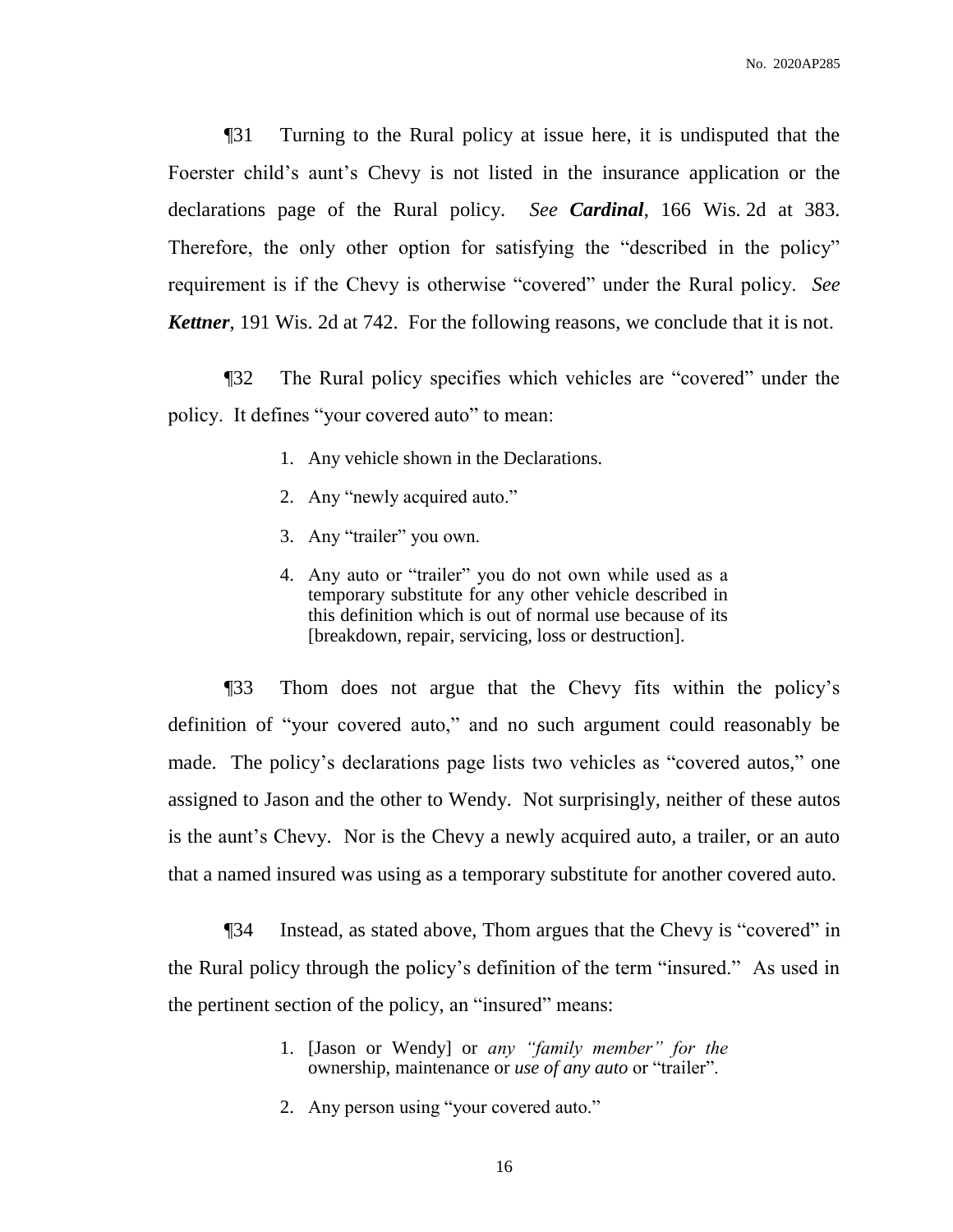- 3. For "your covered auto," any person or organization but only with respect to legal responsibility for acts or omissions of a person for whom coverage is afforded ….
- 4. For any auto or "trailer," other than "your covered auto", any other person or organization but only with respect to legal responsibility for acts or omissions of you or any "family member" for whom coverage is afforded ….

(Emphasis added.)

¶35 Thom focuses on the first sentence of this definition. It is undisputed that the Foerster child is a "family member," as the Rural policy defines that term. Thom argues that, because the Foerster child is insured for the use of "any auto," it follows that any vehicle he drives is "covered" by the policy.

¶36 When we interpret insurance policy language, we do so "according to its plain and ordinary meaning as would be understood by a reasonable insured." *Venerable v. Adams*, 2009 WI App 76, ¶8, 318 Wis. 2d 784, 767 N.W.2d 386. Here, no reasonable insured would interpret the Rural policy's definition of "insured" to mean that the Chevy is a "covered" vehicle. The definition makes a distinction between "your covered auto" and "any auto," and a reasonable insured would understand this distinction to mean that the policy insures some people even when they are not driving a "covered" vehicle. Turning to the policy language providing that Rural will insure a family member for their "use of any auto," a reasonable insured would understand this provision to mean that Rural will pay liability incurred by family members, no matter what vehicles they drive. In other words, Rural cannot deny coverage to a family member on the ground that the family member was driving a vehicle that was *not* "your covered auto." No reasonable insured would read this definition to mean that the Foerster child's aunt's Chevy was itself "covered" under the Rural policy.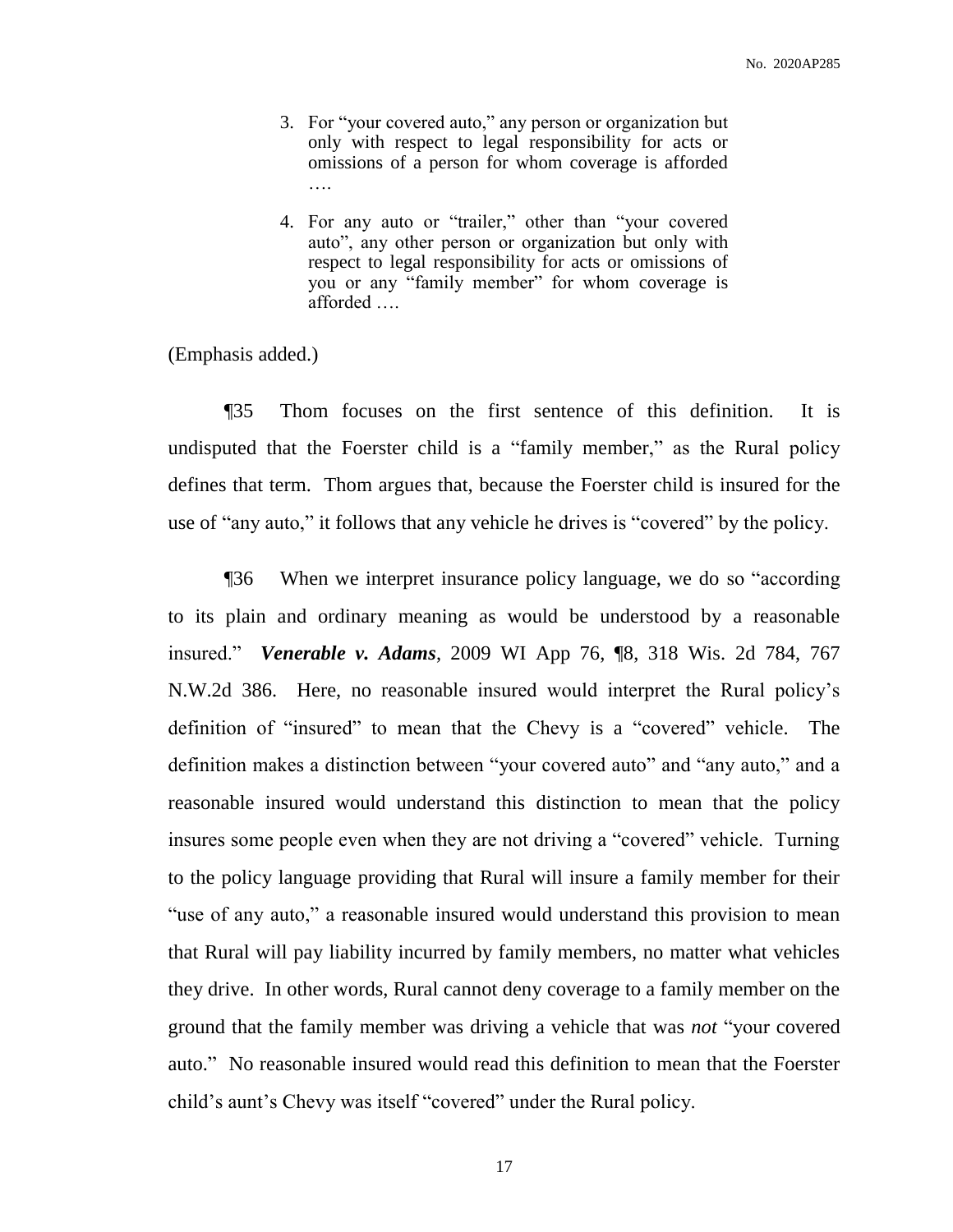¶37 Thom's argument to the contrary is based on the premise that, if a policy insures a *person* for the use of any vehicle, then any *vehicle* that person uses is a "covered" vehicle. Thom's argument would logically extend to any other vehicle used by Jason, Wendy, or any family member. If Thom is correct, any person legally responsible for the use of any such vehicle would also be entitled to omnibus coverage under the statute. Thom argues that Wisconsin precedent and the underlying purpose of the omnibus statute support this premise, but we are not persuaded.

¶38 Thom's argument conflicts with our supreme court's reasoning in *Cardinal*, 166 Wis. 2d 375. The "any auto" language that Thom relies on in the Rural policy is nearly identical to the policy language at issue in *Cardinal*—both provide that an insured is covered for the use of "any" automobile. The *Cardinal*  court stated that this language provides "insurance on the person," not on any vehicle. *Id.* at 388. Likewise, here, the "any auto" language in the Rural policy guarantees that the Foerster child, as an insured *person*, will be insured when driving "any auto." It does not mean that any *vehicles* he drives are "described in the policy."

¶39 Nor does Thom's argument find support in *Kettner*. Contrary to Thom's assertion, the *Kettner* court did not decide that vehicles were "covered" based on the definition of who is an insured under the policy. Indeed, in *Kettner*, the driver in question was expressly *excluded* as an insured. *Id.* at 730. As explained above, the omnibus statute applied in that case because the school district's policy "covered non-owned vehicles it hired or borrowed." *Id.* Here, by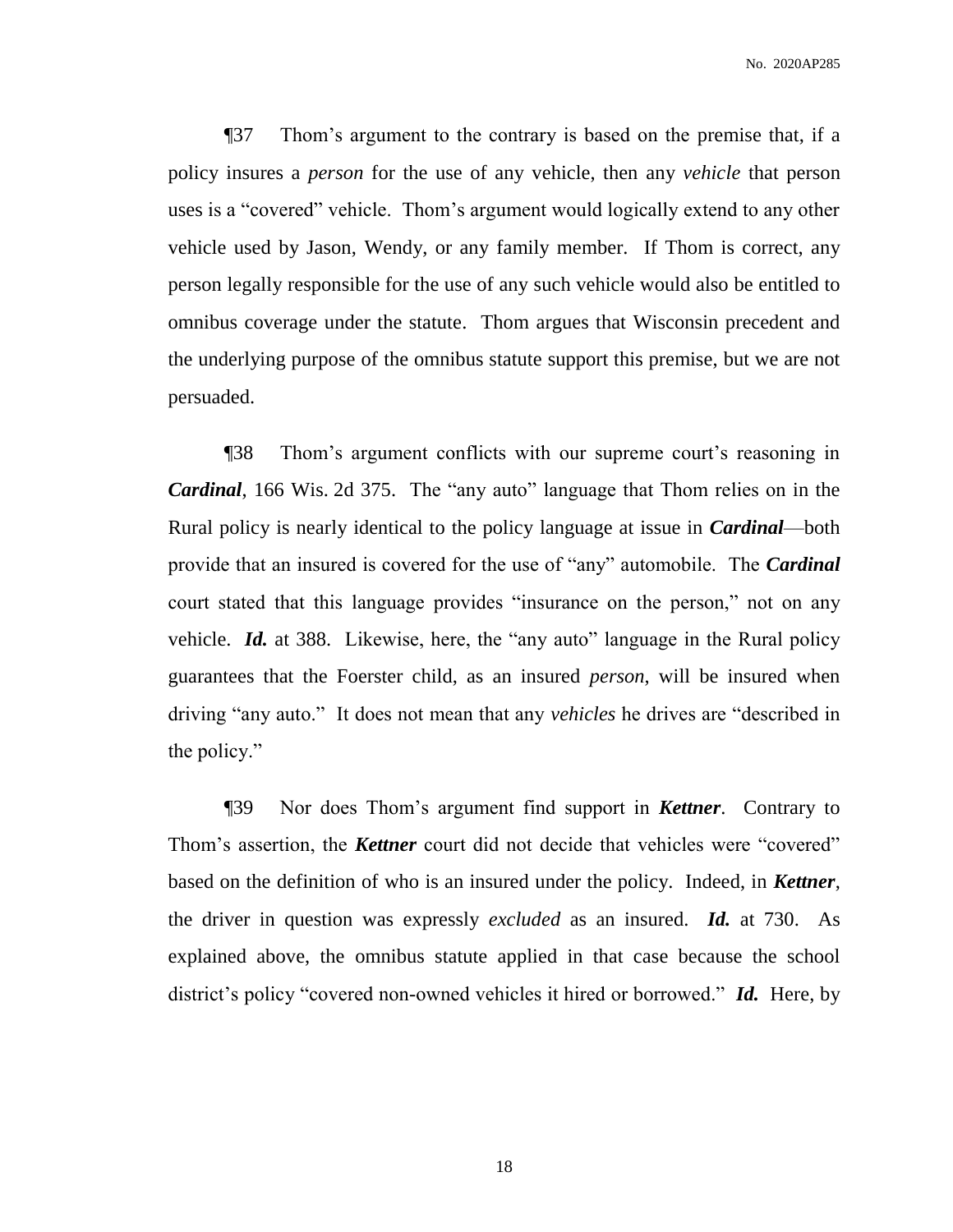contrast, we have determined that no reasonable insured reading the Rural policy would conclude that it "covered" the Chevy in question.<sup>10</sup>

¶40 We also reject Thom's argument based on the purpose of the omnibus statute. To be sure, we have on occasion stated broadly that the omnibus statute's purpose is to "assure insurance coverage to accident victims." *Kettner*, 191 Wis. 2d at 742. But our supreme court has explained that the specific way in which the statute does so is "to make sure when a policy insures a vehicle listed in the policy, the policy follows the vehicle to provide coverage for individuals [who] use it with permission and are responsible for using it.'" *Folkman*, 264 Wis. 2d 617, ¶61 (citation omitted). Here, that purpose has already been served. As stated, the Foerster child's aunt owned the Chevy he was driving, and her motor vehicle policy from 1st Auto listed that Chevy as a "covered auto." The Foerster child was not a named insured in the aunt's policy, but 1st Auto did not contest that he was covered under the aunt's policy, thereby expanding the coverage available to pay for Thom's injuries.<sup>11</sup>

¶41 Thom now asks us to conclude that the omnibus statute does more that it triples the contractual limits of liability, even though the Rural policy does

<sup>&</sup>lt;sup>10</sup> Thom's reply brief focuses on *Reuter*, but that case adds little to what we said in *Kettner*. In *Reuter*, as in *Kettner*, the vehicle at issue was a "hired vehicle," and we expressed no doubt that it was "covered" by the school district's policy. *Reuter*, 240 Wis. 2d 110, ¶¶15-16. Thom's reply brief also cites *Nelson v. Ohio Casualty Insurance Co.*, 29 Wis. 2d 315, 139 N.W.2d 33 (1966), but in *Nelson*, it was likewise undisputed that the vehicle in question was "covered" under the policy. *See id.* at 317 (explaining that the insurance company "had issued an automobile liability policy to the city covering the truck involved").

<sup>&</sup>lt;sup>11</sup> As stated above, the circuit court also determined that the omnibus statute acted to provide separate liability limits for the two named insureds on the 1st Auto policy, ultimately tripling coverage, over 1st Auto's objection. That determination is not before us in this appeal.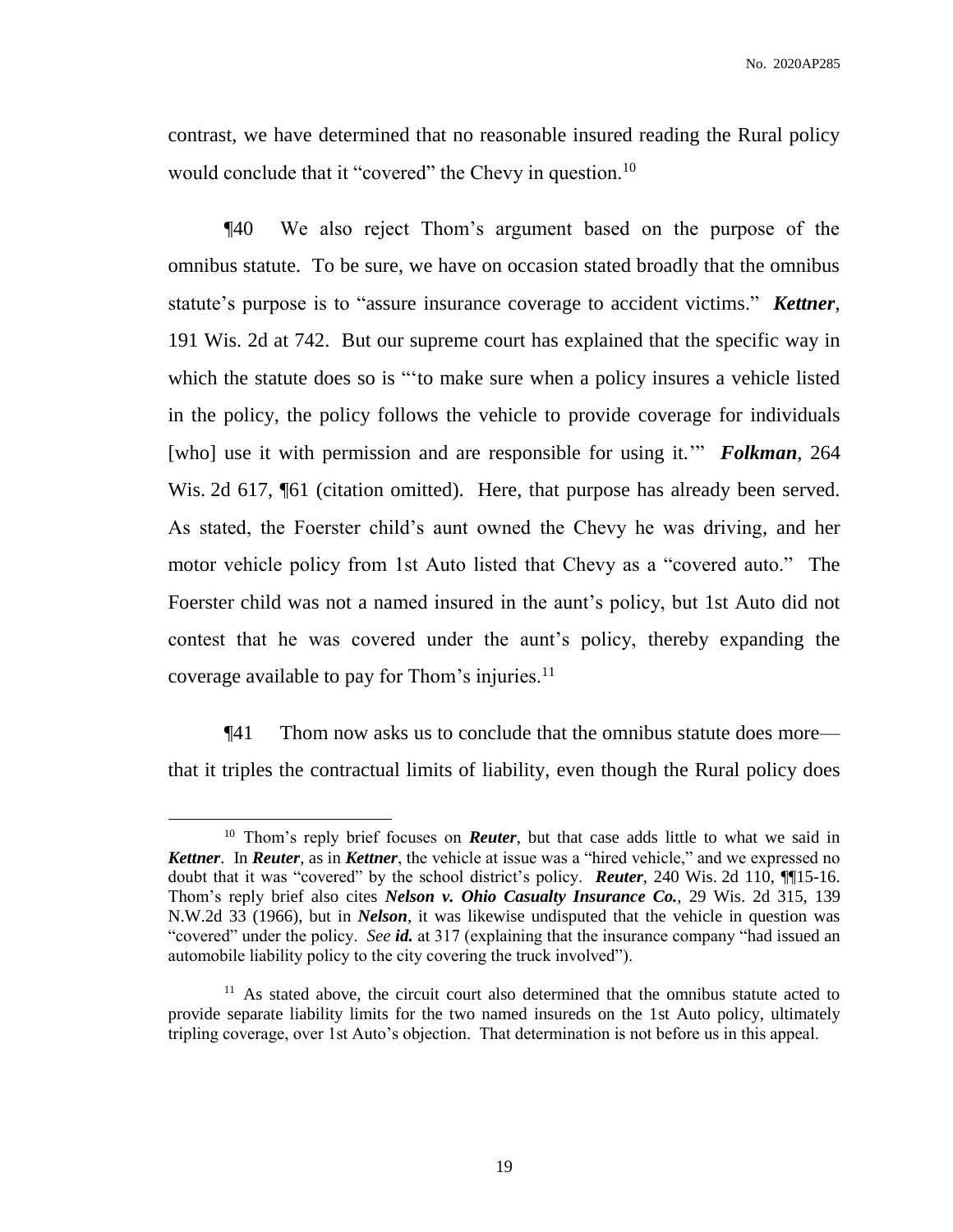not "describe" the Chevy under any reasonable understanding of the word "describe." We recognize our obligation to interpret the omnibus statute "broadly so as to increase rather than to limit coverage." *See Home Ins. Co. v. Phillips*, 175 Wis. 2d 104, 111, 499 N.W.2d 193 (Ct. App. 1993). Yet, we are not permitted to stretch the statute's application beyond its language, its purpose, and the case law interpreting it. *See LaCount*, 288 Wis. 2d 358, ¶82 (stating that, although the omnibus statute is generally intended to expand coverage, this purpose does not "require or permit" the court to interpret it in a manner "contrary to its text and its statutory and legislative history and prior case law").

¶42 If Thom's interpretation prevailed, omnibus coverage would not only follow the *vehicle*, but it could also follow the *driver* and act to multiply an insurer's liability in a way that goes far beyond the text and purpose of the omnibus statute and the case law interpreting it. There is no indication whatsoever in the text of the statute that the legislature intended that result, nor is it part of the risk that would be contemplated by an insurer knowledgeable about the omnibus statute's requirements when issuing a Wisconsin policy for an insured's use of "any" vehicle.

¶43 As discussed above, Rural undisputedly promised to pay damages for which Jason, Wendy, and the Foerster child are legally responsible as a result of an accident involving their use of any auto up to the \$300,000 per-accident limit of liability. Because we conclude that the Chevy at issue is not a "motor vehicle described in the policy," the omnibus statute does not apply and cannot be used to override this limit. Therefore, although we reach this conclusion for a different reason than the circuit court, the circuit court correctly determined that Rural's maximum liability under the policy is \$300,000.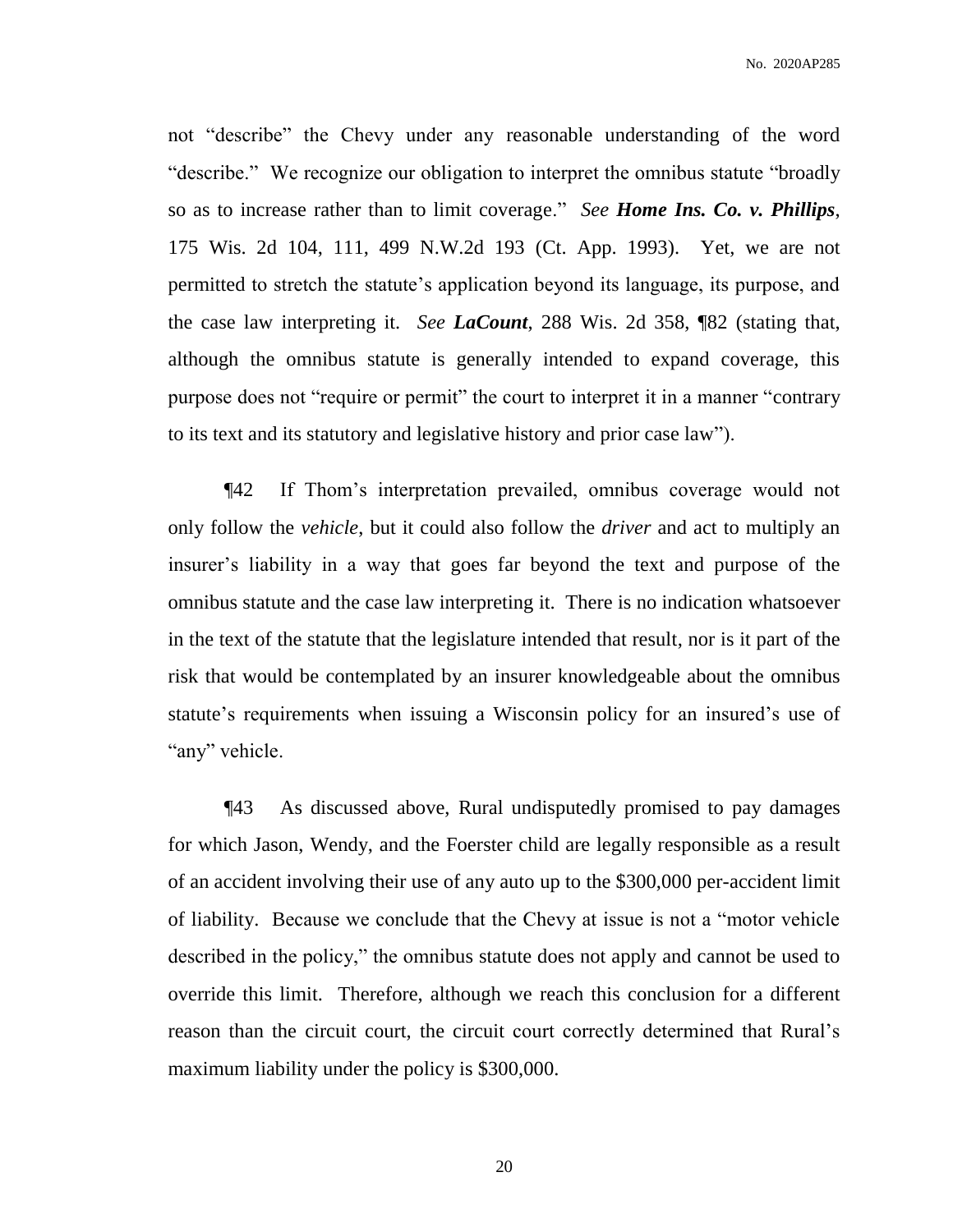#### **II. Thom's Claim for Prejudgment Interest**

¶44 We now turn to Rural's cross-appeal, which challenges the circuit court's determination that Thom is entitled to prejudgment interest. Thom's claim for prejudgment interest is based on WIS. STAT. § 628.46(1), which addresses the circumstances under which an insurance company must pay a claim and imposes interest if insurers do not timely pay such claims.<sup>12</sup> The statute's purpose "is to discourage insurance companies from creating unnecessary delays in paying claims owed" and to "compensate claimants for the value of the use of their money." *Kontowicz*, 290 Wis. 2d 302, ¶47. As stated above, the court determined that Rural should have tendered \$300,000 for the Foerster child's liability shortly after Thom commenced this litigation, following Rural's receipt of a discovery response itemizing Thom's medical expenses to date.

¶45 In *Kontowicz*, our supreme court set forth a three-part test applicable in cases where, as here, a person pursues a third-party claim against the insurance company.<sup>13</sup> *Id.*,  $\P$ 2, 48. *Kontowicz* concluded that under such circumstances, three "conditions to trigger interest" must be satisfied: (1) there must be "no

<sup>&</sup>lt;sup>12</sup> WISCONSIN STAT. § 628.46 is entitled "Timely Payment of Claims." Under § 628.46(1), "[a] claim shall be overdue if not paid within 30 days after the insurer is furnished written notice of the fact of a covered loss and of the amount of the loss," but a payment "shall not be deemed overdue when the insurer has reasonable proof to establish that the insurer is not responsible for the payment, notwithstanding that written notice has been furnished to the insurer." This statute was amended in 2017 to change the statutory interest rate. 2017 Wis. Act 235, § 4. Neither party argues that the court applied an incorrect rate, and we discuss the effect of this amendment no further.

<sup>&</sup>lt;sup>13</sup> Generally speaking, a third-party claimant is one who claims entitlement to insurance proceeds from an insurance company that issued a policy to another person who is allegedly responsible for the claimant's damages. *See generally Thom v. OneBeacon Ins. Co.*, 2007 WI App 123, ¶18, 300 Wis. 2d 607, 731 N.W.2d 657.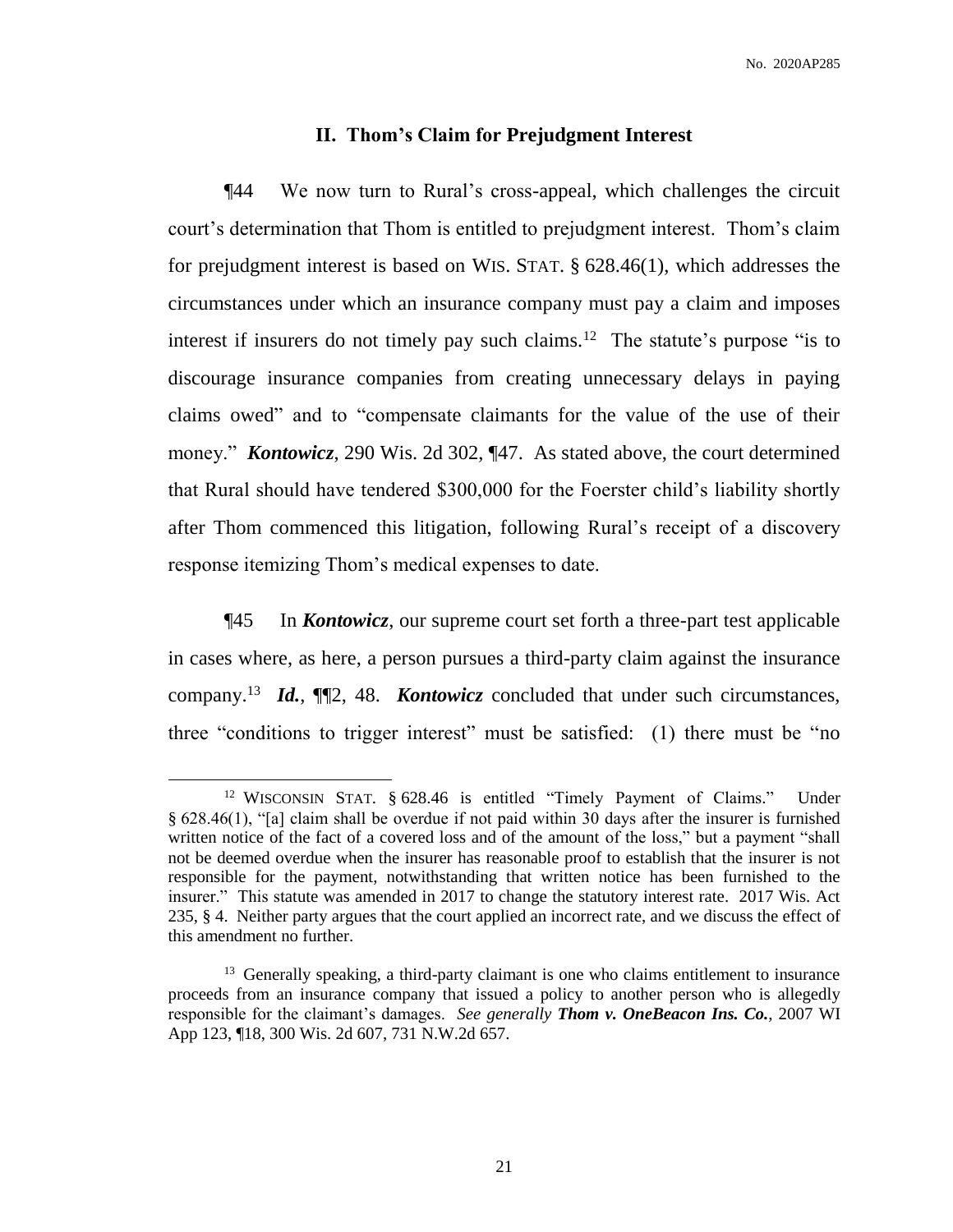question of liability on the part of the insured," (2) the amount of damages must be "in a sum certain amount," and (3) the claimant must have provided "written notice of both liability and the sum certain amount owed." *Id.*, ¶48. Additionally, even if these conditions are satisfied, an insurer will not be liable for statutory interest if the insurer has "'reasonable proof'" that it is not responsible for paying the claim.  $Id.$  (quoting WIS. STAT.  $\S$  628.46).

¶46 The parties agree that the first *Kontowicz* condition was satisfied shortly after this litigation was commenced because Rural admitted the Foerster child's liability for Thom's injuries. Rural concedes that, as of the receipt of Thom's discovery responses in July 2017, the second *Kontowicz* condition was satisfied because Rural was provided with a sum certain of damages.

¶47 The dispute between the parties focuses on the third *Kontowicz* condition—written notice of liability and the sum certain amount owed by Rural and when it was satisfied. Thom argues that this condition was satisfied when Rural received the discovery response, which itemized the medical expenses Thom had already incurred as of July 2017 and provided evidence of her catastrophic and permanent injuries. Rural argues that the third condition was not satisfied until more than eighteen months later, in February 2019, when Thom sent Rural a written demand for \$300,000. The parties also dispute whether, prior to February 2019, Rural had "reasonable proof" that it was not responsible for a \$300,000 payment. Before resolving these disputes, we first present additional facts and a chronology of pertinent events.

#### **A. Additional Background**

¶48 The collision occurred in January 2016, and Thom commenced this litigation in January 2017. There were three defendants named in the original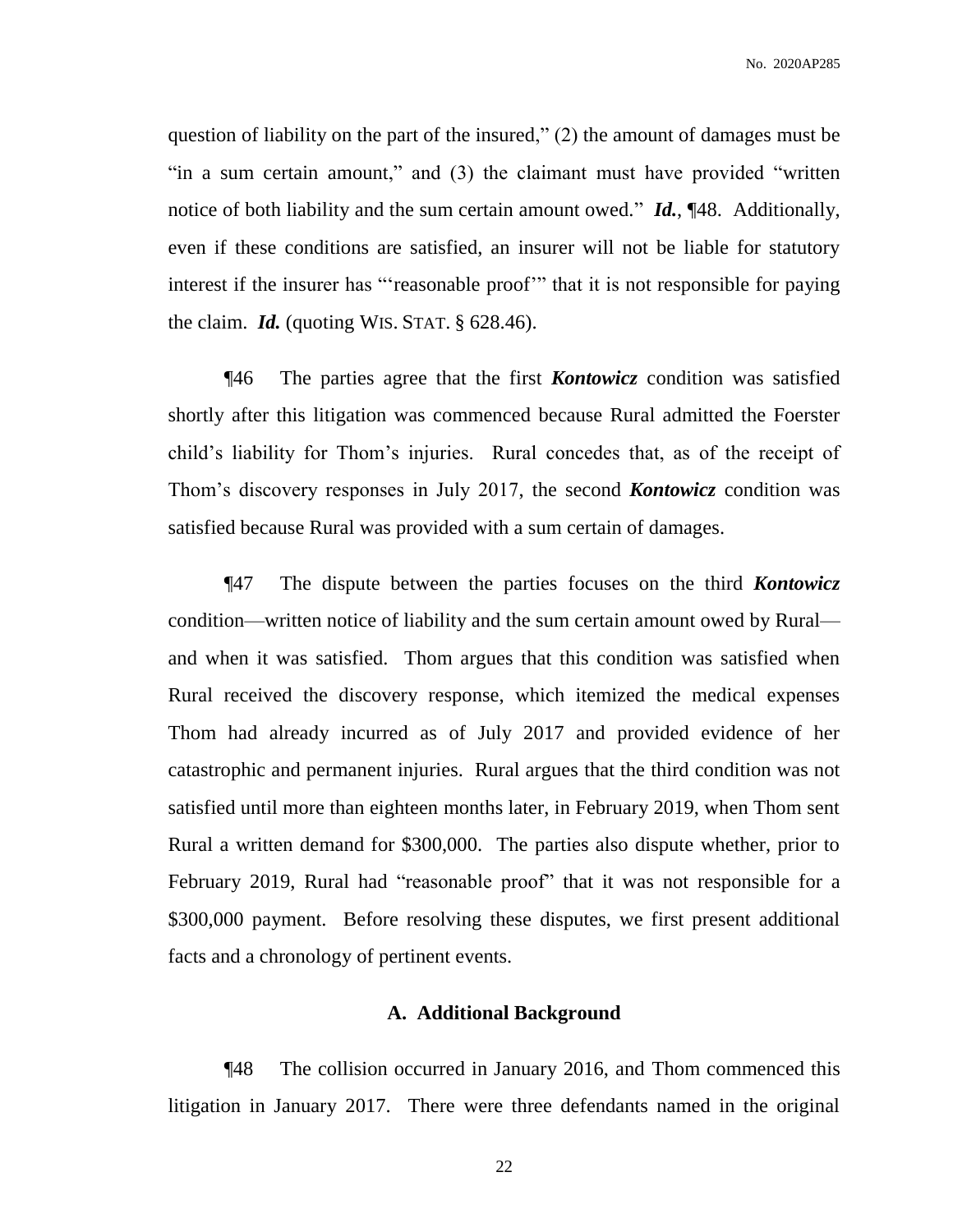complaint: the Foerster child's aunt; 1st Auto (for the aunt's negligence and the negligence of the Foerster child); and Rural (for the Foerster child's negligence).

¶49 Thom's original complaint (which was not amended until October 2017) did not specify any particular damages amount that Rural should pay; it instead demanded "judgment against the defendants for the amount of damages found to be appropriate, together with the costs, disbursements and prejudgment interest." The original complaint demanded that 1st Auto "provide coverage up to the stated limits in its policy of insurance" to the Foerster child and his aunt. It contained no similar language demanding coverage or policy limits from Rural.

¶50 Rural admitted that the Foerster child was an insured under the Rural policy, and that he was negligent. Rural took the position that the 1st Auto policy provided primary coverage, and that the Rural policy provided excess coverage. Rural relied on the "other insurance" clause in the Rural policy, which stated that "any insurance" Rural provides "for a vehicle" not owned by the named insured "shall be excess over any other collectible insurance."

¶51 The attorneys representing Rural and Thom discussed settlement as early as April 2017, however, they did not reach any settlement agreement.<sup>14</sup>

¶52 On July 6, 2017, Thom provided written responses to Rural's first set of interrogatories and requests for production. Rural's interrogatories asked

<sup>&</sup>lt;sup>14</sup> According to Rural, Thom's attorney was unwilling to settle because he was "still trying to ascertain liable parties" and "needed to develop the facts before he would be comfortable releasing any parties." Rural contends that there was no "discussion of or demand" for a \$300,000 payment during these settlement negotiations. Thom counters that Rural's attorney did not offer, and Thom's attorney did not refuse, payment of Rural's \$300,000 policy limits.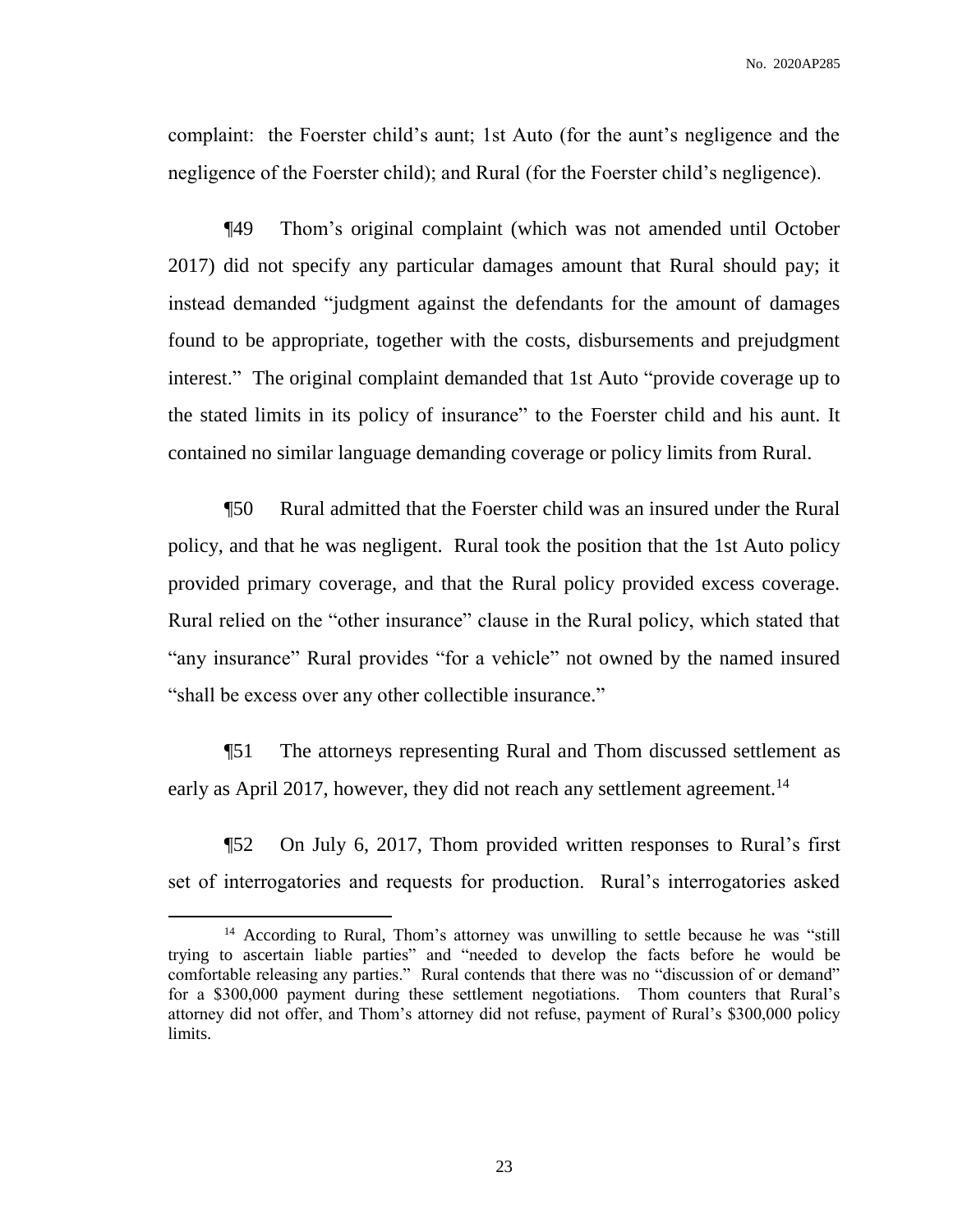Thom to, among other things, "[i]temize by health care provider the medical bills for which you are making claim herein and provide the total amount of all of the medical bills for which you are making claim herein to date." Thom provided an "attached itemization of medical specials gathered to date." The attached itemization is a one-page document that itemized her "Total Medical Bills" as \$1,046,894 and indicated that the total was growing. This discovery response is the written notice that, according to Thom, satisfied *Kontowicz*'s third condition and triggered WIS. STAT. § 628.46's thirty-day deadline to pay.

¶53 When Thom filed her first amended complaint in October 2017, she added new claims against additional defendants. Several amended complaints followed and, by the time Thom had filed her fourth amended complaint, Jason, Wendy, the Foerster child's uncle, and his grandparents were all defendants. The parties' competing declaratory judgment motions regarding Rural and 1st Auto's limits of liability were filed in May 2018.

¶54 On February 19, 2019, Thom sent a letter informing Rural that her medical bills now exceeded \$2,000,000 and demanding a \$300,000 payment from Rural based on the Foerster child's undisputed liability. The letter also explicitly cited WIS. STAT. § 628.46 and requested statutory interest dating back to Rural's receipt of the July 2017 discovery response. This is the written notice that, according to Rural, satisfied *Kontowicz*'s third condition and triggered the thirtyday deadline to pay.

¶55 Rural tendered payment of \$300,000 to Thom within thirty days of receipt of the February 2019 letter. At that time, the parties' competing motions regarding Rural and 1st Auto's limits of liability were still pending before the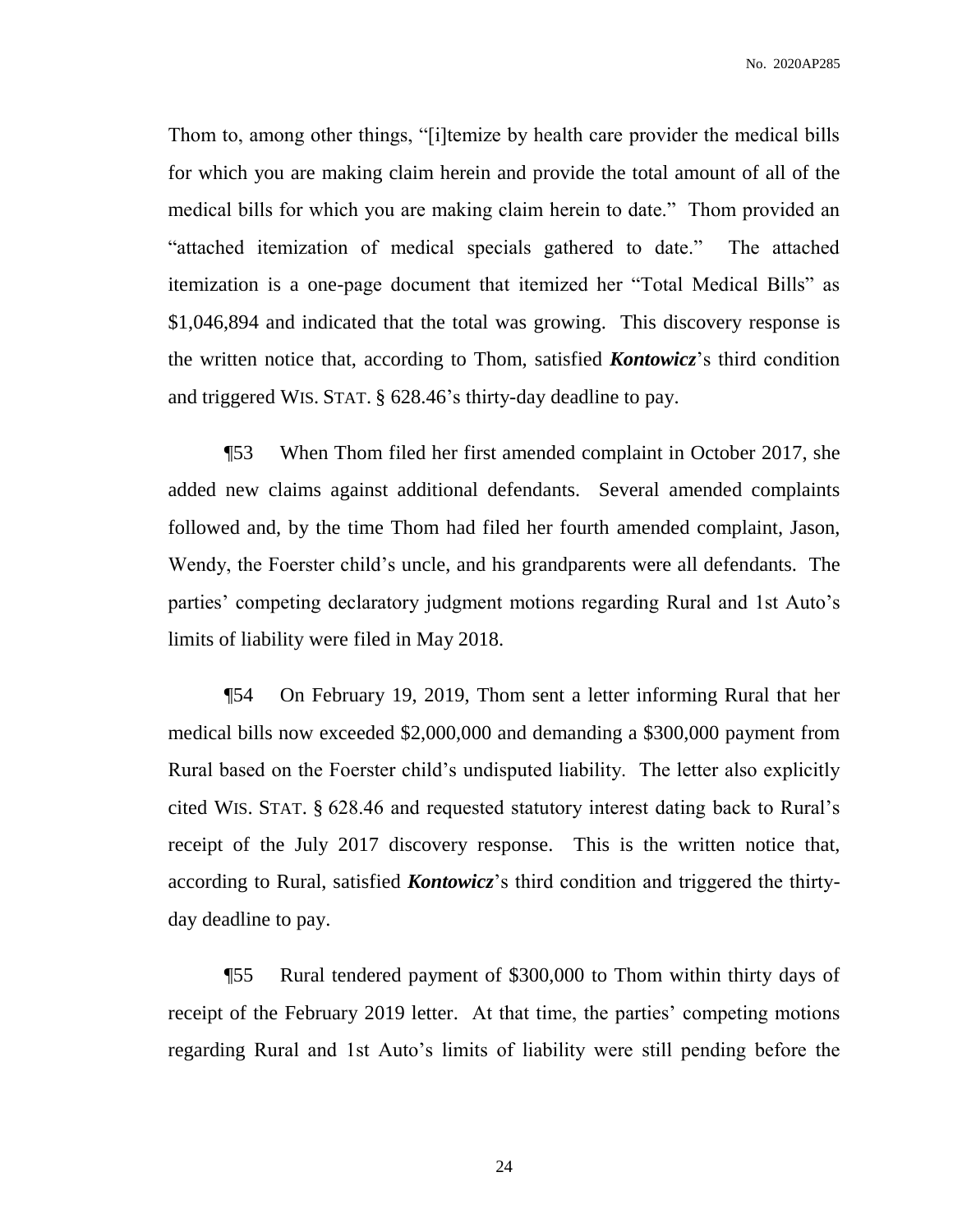circuit court, and the court would not decide these issues until several months later.

¶56 After the circuit court determined that Rural's maximum liability is \$300,000, Thom moved for prejudgment interest on that amount. The circuit court granted Thom's motion, concluding that Rural should have paid its \$300,000 policy limit within thirty days of receiving the July 2017 discovery response. Rural argues that the circuit court erred because the third *Kontowicz* condition was not satisfied before February 2019, and because Rural had "reasonable proof" that it did not owe \$300,000. We address each argument in turn.

### **B. The Third** *Kontowicz* **Condition**

¶57 As stated above, the third condition imposed under *Kontowicz* is that the claimant must provide written notice of liability and the sum certain amount owed. *Kontowicz*, 290 Wis. 2d 302, ¶2. When the underlying facts are undisputed, as they are here, whether the third condition is satisfied is a question of law subject to de novo review. *See Casper v. American Int'l S. Ins. Co*., 2017 WI App 36, ¶15, 376 Wis. 2d 381, 897 N.W.2d 429.

¶58 Rural contends that the itemization of damages that Thom included in her discovery response fails to satisfy the third *Kontowicz* condition because there was no accompanying demand that Rural pay its policy limits of \$300,000. This argument is contrary to our supreme court's decision in *Kontowicz*. In that case, Kontowicz was a third-party claimant, and, in January 2001, she provided the insurance company with a copy of itemized medical bills totaling \$238,379.53. *Kontowicz*, 290 Wis. 2d 302, ¶5. Then, six months later, Kontowicz demanded payment of the entire \$500,000 policy limits, together with statutory interest. *Id.*, ¶7. Based on the facts set forth in the *Kontowicz* opinion, it does not appear that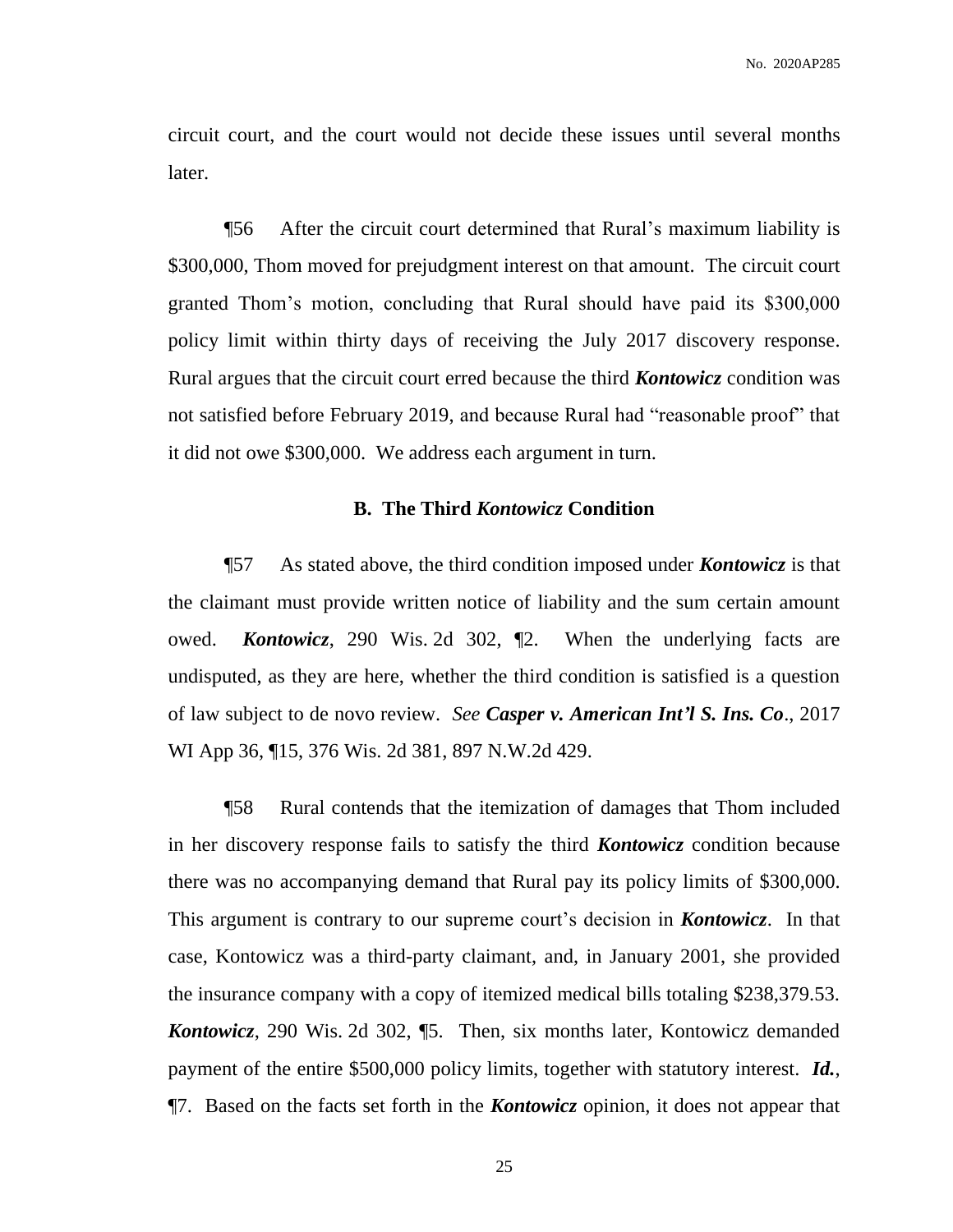any demand letter accompanied the January 2001 itemization; the court nevertheless determined that "as of January 8, 2001 … the statutory 30-day period after which interest would accrue began running on \$238,379.53 of Kontowicz's claim." *Id.*, [53.<sup>15</sup> Applying that same reasoning here, the lack of a demand letter accompanying the July 2017 discovery response did not render it insufficient as a matter of law to satisfy the third *Kontowicz* condition.

¶59 In its reply brief on appeal, Rural shifts its focus and attempts to develop an additional argument about the third *Kontowicz* condition. It contends that the written notice requirement was not satisfied in July 2017 because the itemization Thom produced in discovery "gave absolutely no written notice to either insurer that any amount was expressly owed under any of the applicable insurance policies." We understand Rural to now be arguing that the written notice of a sum certain required by *Kontowicz* must specifically identify the amount of damages that Rural owed, separate and apart from the damages that were owed by 1st Auto or any other defendant.

¶60 Rural's reply brief raises nuanced arguments about the required contents of a written notice in a case like this, in which there are multiple defendants and insurance policies, and the insurance company in question provides excess coverage.<sup>16</sup> However, we do not address these arguments because

<sup>&</sup>lt;sup>15</sup> The **Kontowicz** court also concluded that the insurer was required to tender the remainder of its policy limits within thirty days of Kontowicz's July 2001 demand letter. This decision is not pertinent to our analysis of the present case.

<sup>&</sup>lt;sup>16</sup> This court addressed related but not identical issues regarding an excess insurer in *Estate of Payette v. Marx*, 2020 WI App 2, 390 Wis. 2d 356, 938 N.W.2d 628. Rural cites this case in its opening brief for the proposition that its responsibility for payment was "fairly debatable," an argument that we address below.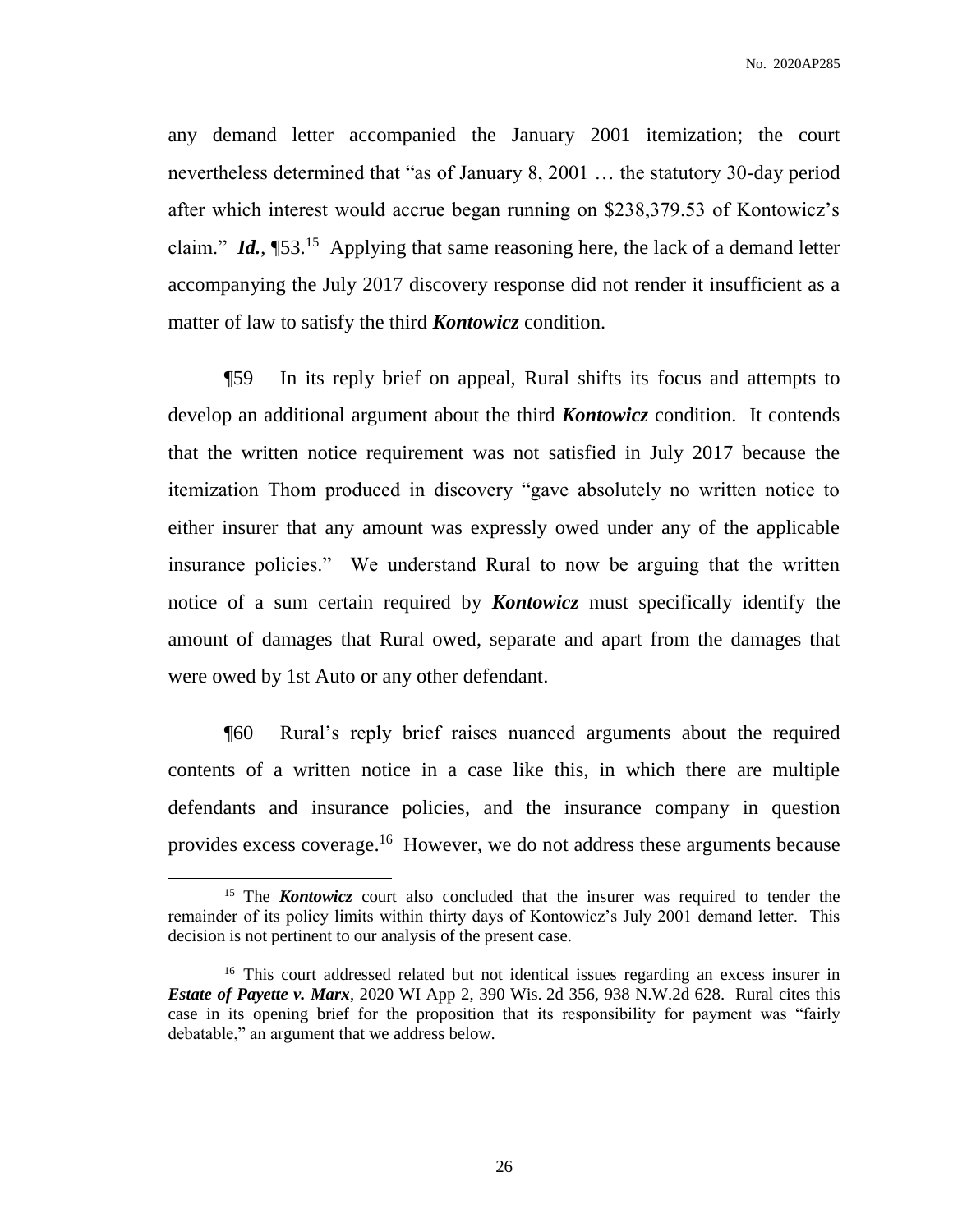Rural did not present any developed argument about this issue to the circuit court and then did not develop the argument on appeal until its reply brief. *See State v. Ndina*, 2009 WI 21, [30, 315 Wis. 2d 653, 761 N.W.2d 612 (describing the policy reasons underlying the forfeiture rule); *A.O. Smith Corp.*, 222 Wis. 2d at 492 (stating that we generally do not address arguments developed in a reply brief).

¶61 To the extent that Rural argued in the circuit court that the amount it owed was uncertain due to the excess nature of its coverage, Rural framed this argument as one about "reasonable proof," not as an argument about the legal requirements for satisfying the third *Kontowicz* condition. Rural took the same position in its opening appellate brief. Any such argument about the third *Kontowicz* condition was undeveloped and conclusory. *State v. Pettit*, 171 Wis. 2d 627, 647, 492 N.W.2d 633 (Ct. App. 1992) (courts generally do not address undeveloped arguments). Rural did not frame its argument with any clarity as one about the third *Kontowicz* condition until its reply brief on appeal, depriving Thom of a meaningful opportunity to respond. *See A.O. Smith Corp.*, 222 Wis. 2d at 492 ("It is inherently unfair for an appellant to withhold an argument from its main brief and argue it in its reply brief because such conduct would prevent any response from the opposing party.").

¶62 Accordingly, for these reasons, we conclude that Rural has not shown that the circuit court erred when it concluded that the July 2017 discovery response satisfied *Kontowicz*'s three conditions, including the condition that Thom provide "written notice of liability and the sum certain amount owed."

#### **C. Reasonable Proof**

¶63 We now turn to Rural's argument that, prior to February 2019, it had "reasonable proof" that it was not responsible for any portion of the medical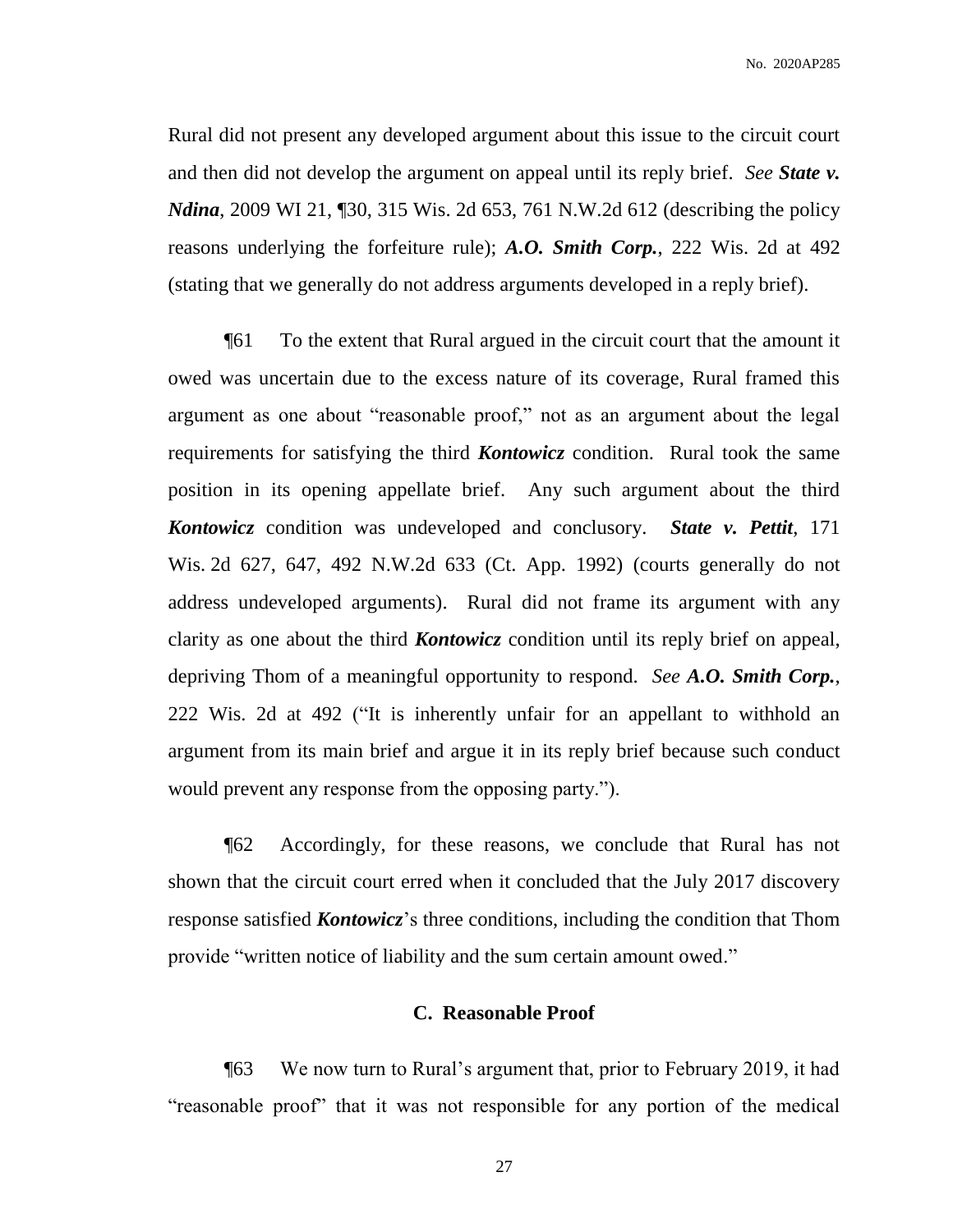expenses disclosed in Thom's discovery responses. *See* WIS. STAT. § 628.46(1) (providing that payment is not overdue if "the insurer has reasonable proof to establish that [it] is not responsible for the payment, notwithstanding that written notice has been furnished"). As explained in *Kontowicz*, our cases generally equate reasonable proof of non-responsibility with whether the resolution of a coverage issue is "fairly debatable." *Kontowicz*, 290 Wis. 2d 302, ¶48. Although the application of  $\S 628.46(1)$  to undisputed facts is generally reviewed de novo, Rural acknowledges that the circuit court's "reasonable proof" determination is a question of fact that is to be reversed only if it is clearly erroneous. *Dilger v. Metropolitan Prop. & Cas. Ins. Co.*, 2015 WI App 54, ¶12, 364 Wis. 2d 410, 868 N.W.2d 177.

¶64 Rural's "reasonable proof" argument is founded on the clause in the Rural policy providing that coverage "shall be excess over any other collectible insurance." Rural argues that, when it received the discovery response in July 2017, the number of potentially responsible defendants and insurance policies was unknown and, therefore, "the amount of primary insurance coverage was undetermined and fairly debatable" at that time. Accordingly, even though Rural knew that Thom's medical expenses alone exceeded \$1,000,000—an amount well over the apparent limit of liability that 1st Auto would pay for the Foerster child's liability under his aunt's policy—it was fairly debatable whether other policies might provide primary coverage. Rural also argues that Thom's potential claims against the Foerster child's uncle and grandparents contributed to the uncertainty, especially since Thom eventually sought to multiply the limits available under all applicable policies based on the omnibus statute. According to Rural, resolving uncertainty about the other available insurance was a "condition precedent to Rural's assessment of [its] responsibility for payment."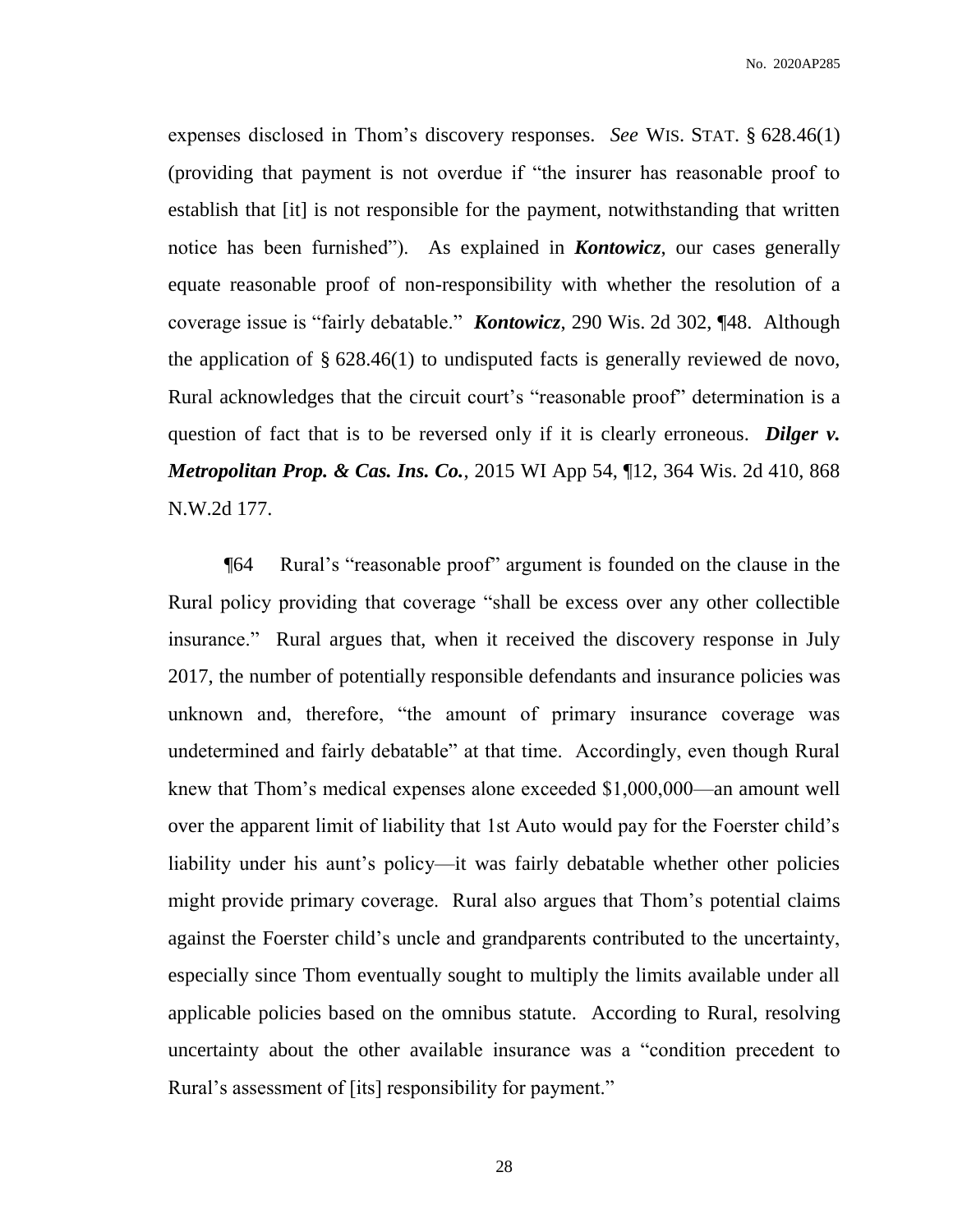¶65 Here, as in *Dilger*, our analysis and decision are driven by the applicable standard of review. *See Dilger*, 364 Wis. 2d 410, ¶¶3, 15. Rural raises viable arguments about the potential uncertainty created by the multiple potential defendants and its excess insurance clause. These arguments might have persuaded the circuit court that Rural's responsibility to pay at least \$300,000 was fairly debatable in July 2017. Yet, the court considered and rejected these arguments, explaining as follows:

> As to Rural's contention, the potential joinder of other family member defendants does not change the fact that [Rural] was on notice of [the Foerster child's] negligence, and that as the driver, [the child] would likely be attributed the greatest portion of causal negligence. Given the several million dollars of damages, it is incredible to assert that [Rural's \$300,000 limit of liability] would not be paid.

We interpret this explanation as a finding that, under these facts and based on the information available to Rural in July 2017, Rural's responsibility for at least \$300,000 was not fairly debatable because it was inevitable that Rural would have to pay at least that amount. Rural fails to point to any portion of this finding that was inaccurate or purely speculative, or to any apparent fallacy in its reasoning. Rural acknowledges that we are to review this decision for clear error, and on this record, we cannot say that the court's decision is clearly erroneous.<sup>17</sup>

<sup>&</sup>lt;sup>17</sup> Rural also argues that Thom "waived" her claim for statutory interest by failing to cite WIS. STAT. § 628.46 in any of her complaints or correspondence predating her February 2019 demand letter. We reject this argument because Thom expressly sought "prejudgment interest" in her complaint and, as the circuit court determined, § 628.46 is the "only ... pre-judgment interest statute related to insurance payments." Therefore, the court determined that Rural was on notice of Thom's claim for interest, and Rural does not persuade us that this determination was mistaken.